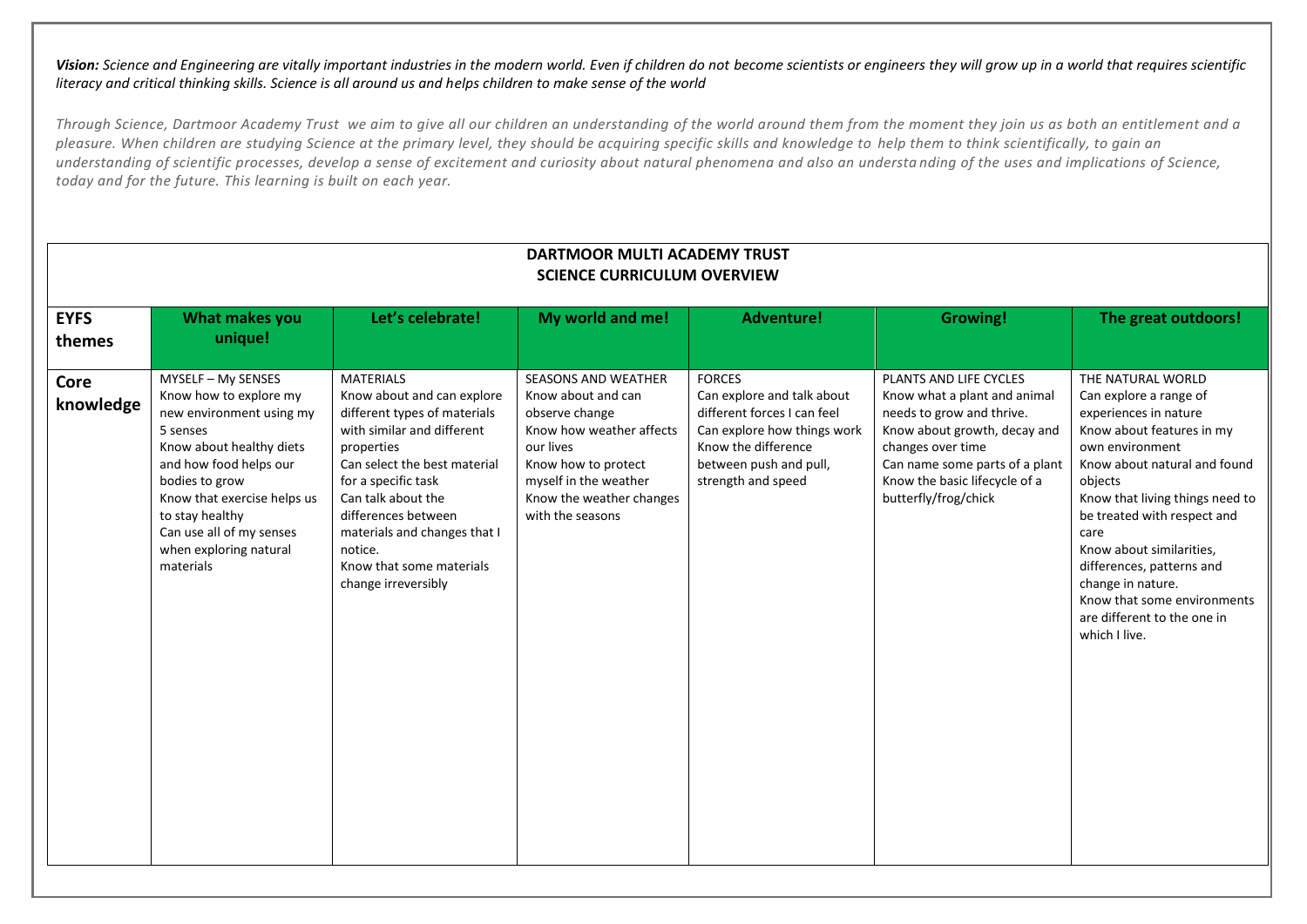|                   | Sound                                                                                                                                                                                                                     | <b>Materials</b>                                                                                                                                                                                                                                                                                                                                                                                                                                                      | <b>Seasons and Weather</b>                                                                                                                                                                                                                                                                      | <b>Building things</b>                                                                                                                                                                                                                                                                                                                                                                                       | <b>Plants</b>                                                                                                                                                                                                                                                                                                                                                                                                               | <b>Animal Kingdom</b>                                                                                                                                                                                                                                                                                                                                                                                                                                                                                                |
|-------------------|---------------------------------------------------------------------------------------------------------------------------------------------------------------------------------------------------------------------------|-----------------------------------------------------------------------------------------------------------------------------------------------------------------------------------------------------------------------------------------------------------------------------------------------------------------------------------------------------------------------------------------------------------------------------------------------------------------------|-------------------------------------------------------------------------------------------------------------------------------------------------------------------------------------------------------------------------------------------------------------------------------------------------|--------------------------------------------------------------------------------------------------------------------------------------------------------------------------------------------------------------------------------------------------------------------------------------------------------------------------------------------------------------------------------------------------------------|-----------------------------------------------------------------------------------------------------------------------------------------------------------------------------------------------------------------------------------------------------------------------------------------------------------------------------------------------------------------------------------------------------------------------------|----------------------------------------------------------------------------------------------------------------------------------------------------------------------------------------------------------------------------------------------------------------------------------------------------------------------------------------------------------------------------------------------------------------------------------------------------------------------------------------------------------------------|
| <b>NC links</b>   |                                                                                                                                                                                                                           | Distinguish between an<br>object and the material from<br>which it is made<br>Identify and name a variety<br>of everyday materials,<br>including wood, plastic, glass,<br>metal, water, and rock<br>Describe the simple physical<br>properties of a variety of<br>everyday materials<br>Compare and group together<br>a variety of everyday<br>materials on the basis of<br>their simple physical<br>properties                                                       | Observe changes across<br>the 4 seasons<br>Observe and describe<br>weather associated with<br>the seasons and how day<br>length varies.                                                                                                                                                         | Distinguish between an<br>object and the material from<br>which it is made<br>Identify and name a variety<br>of everyday materials,<br>including wood, plastic, glass,<br>metal, water, and rock<br>Describe the simple physical<br>properties of a variety of<br>everyday materials<br>Compare and group together<br>a variety of everyday<br>materials on the basis of their<br>simple physical properties | Identify and name a variety of<br>common wild and garden<br>plants, including deciduous and<br>evergreen trees<br>Identify and describe the basic<br>structure of a variety of<br>common flowering plants,<br>including trees<br>Observe and describe how<br>seeds and bulbs grow into<br>mature plants<br>Find out and describe how<br>plants need water, light and a<br>suitable temperature to grow<br>and stay healthy. | Identify and name a variety of<br>common animals including,<br>fish, amphibians, reptiles, birds<br>and mammal<br>Identify and name a variety of<br>common animals that are<br>carnivores, herbivores and<br>omnivores<br>Describe and compare the<br>structure of a variety of<br>common animals (fish,<br>amphibians, reptiles, birds and<br>mammals including pets)<br>Identify, name, draw and label<br>the basic parts of the human<br>body and say which part of the<br>body is associated with each<br>sense. |
| Core<br>knowledge | Identify the way sound is<br>made through vibration in a<br>range of different musical<br>instruments from around<br>the world;<br>Describe how the pitch and<br>volume of sounds can be<br>changed in a variety of ways. | Identify materials: what they<br>are made from and their<br>properties (Squash, bendy)<br>Use the terms transparent,<br>translucent and opaque to<br>Describe materials and group<br>them accordingly.<br>Group materials according to<br>set criteria and describe<br>them using the appropriate<br>scientific terms<br>Identify objects which float<br>and sink and provide an<br>explanation (Heavy/light/<br>density)<br>Know the terms: absorb and<br>waterproof | Observe and talk about<br>changes in the weather<br>and the seasons.<br>Conduct seasonal<br>research, such as<br>collecting rain fall data /<br>wind direction.<br>Note: Children should be<br>warned that it is not safe<br>to look directly at the Sun,<br>even when wearing dark<br>glasses. | Identify and discuss the uses<br>of different everyday<br>materials<br>Know about the properties of<br>materials that make them<br>suitable or unsuitable for<br>particular purposes<br>Know about people who have<br>developed useful new<br>materials, for example John<br>Dunlop, Charles Macintosh or<br>John McAdam.                                                                                    | Know common names of<br>flowers, examples of deciduous<br>and evergreen trees, and plant<br>structures.<br>Label main parts of plants and<br>trees<br>Describe the basic<br>requirements of plants for<br>germination, growth and<br>survival, as well as to the<br>processes of reproduction and<br>growth in plants.                                                                                                      |                                                                                                                                                                                                                                                                                                                                                                                                                                                                                                                      |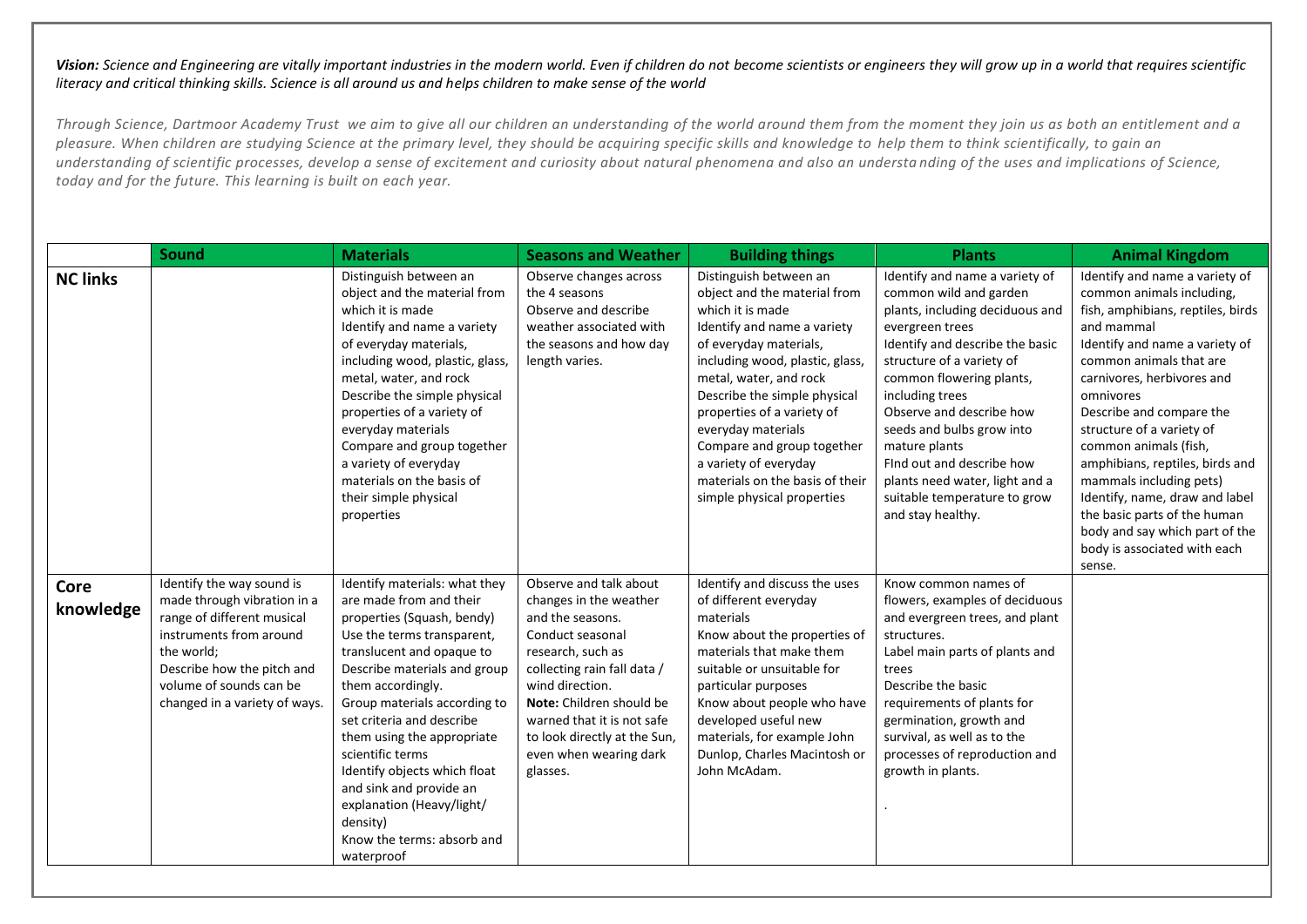|            |                                                                                                        | Carry out an experiment to<br>identify which materials are<br>waterproof<br>Understand the word<br>magnetic and simple<br>language associated with it.<br>Describe materials that might<br>be magnetic.<br>Identify materials and their<br>suitable use.<br>'What is the best material<br>for an umbrella? for lining a<br>dog basket? for curtains?<br>for a bookshelf? for a<br>gymnast's leotard?' |                                                                                                         |                                                                                                                                                                                  |                                                                                                                                         |                                                                                                                                                                                                          |
|------------|--------------------------------------------------------------------------------------------------------|-------------------------------------------------------------------------------------------------------------------------------------------------------------------------------------------------------------------------------------------------------------------------------------------------------------------------------------------------------------------------------------------------------|---------------------------------------------------------------------------------------------------------|----------------------------------------------------------------------------------------------------------------------------------------------------------------------------------|-----------------------------------------------------------------------------------------------------------------------------------------|----------------------------------------------------------------------------------------------------------------------------------------------------------------------------------------------------------|
| Vocabulary | Sound/vibration<br>Medium/ear/pitch<br>Volume/faint(er)<br>source of the sound<br>thickness/insulation | hard/soft/stretchy/stiff<br>shiny/dull/rough/smooth<br>bendy/not bendy<br>waterproof/not waterproof<br>absorbent/not absorbent<br>opaque/transparent<br>brick/paper<br>fabrics/elastic (noun)<br>foil                                                                                                                                                                                                 | Year/ season/ Spring<br>Summer/ Autumn<br>Winter/ sunny<br>Cloudy/windy/ dry<br>Temperature/<br>climate | Wood/metal<br>Plastic/glass<br>Brick/rock<br>Paper/cardboard<br>Solid/liquid<br>Gas/squashing<br>Bending/twisting<br>Stretching/elastic (v)<br>Properties/suitable<br>unsuitable | Plant/deciduous<br>Evergreen\leaves<br>flowers (blossom)<br>petals\fruit\Roots\bulb<br>seed\trunk\bud\branches<br>stem\magnifying glass | characteristics\living<br>non-living\dead<br>habitat\micro-habitat<br>food chain\source<br>environment\food<br>shelter\seashore\sea<br>ocean\woodland<br>forest\rainforest<br>invertebrate<br>vertebrate |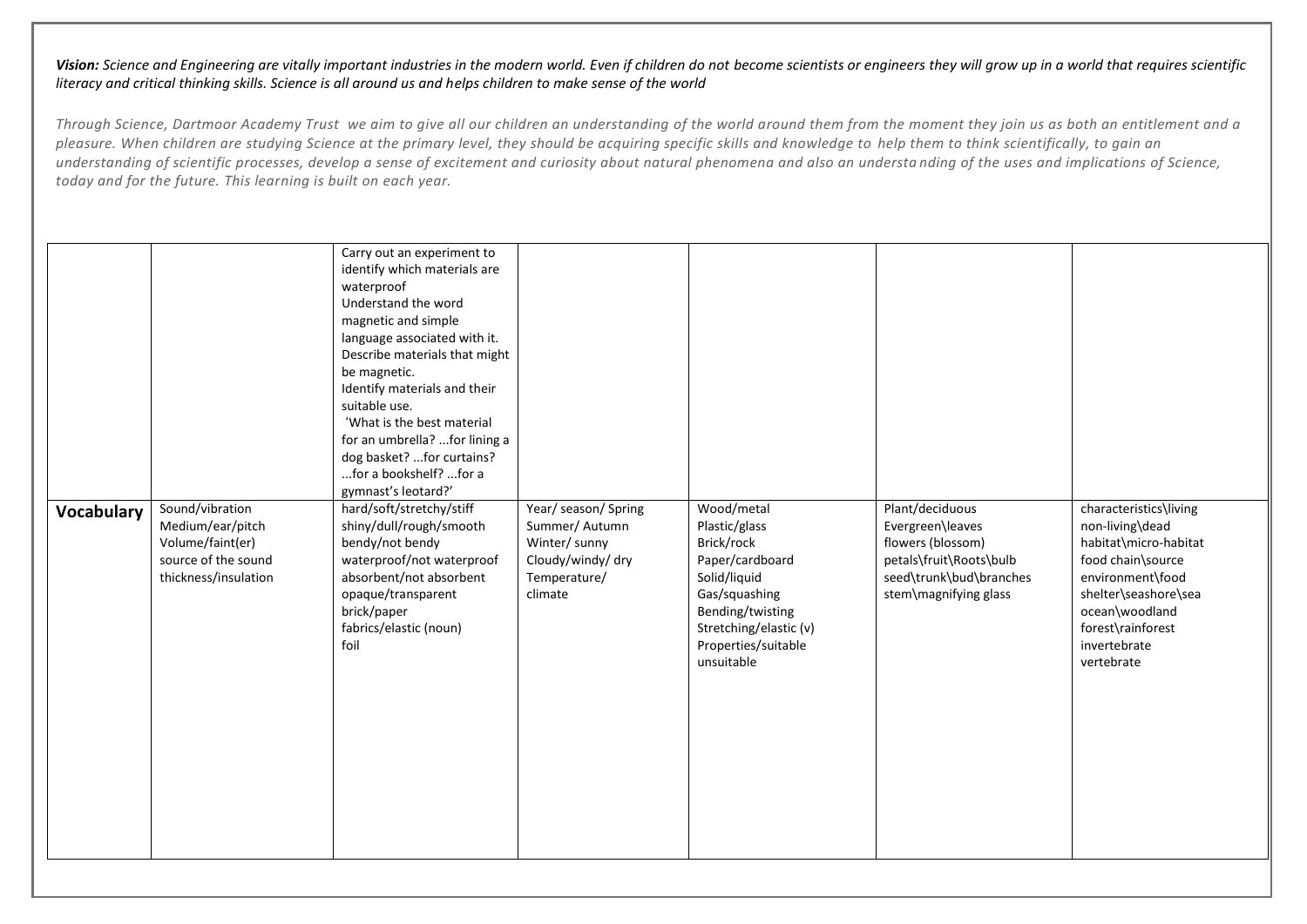|                   | Light                                                                                                                                                              | Space                                                                                                                                                                        | <b>Habitats</b>                                                                                                                                                                                                                                                                                                                                                                                                                                                                                                                                                                                                                                                                                                  | <b>Human Lifestyle</b>                                                                                                                                                                                                                                                                                                                       | <b>Changing Materials</b>                                                                                                                                                                                                                                                                                                         | <b>Mixing and Making</b>                                                                                                                                                                                                                                                                                                                                                                                                                        |
|-------------------|--------------------------------------------------------------------------------------------------------------------------------------------------------------------|------------------------------------------------------------------------------------------------------------------------------------------------------------------------------|------------------------------------------------------------------------------------------------------------------------------------------------------------------------------------------------------------------------------------------------------------------------------------------------------------------------------------------------------------------------------------------------------------------------------------------------------------------------------------------------------------------------------------------------------------------------------------------------------------------------------------------------------------------------------------------------------------------|----------------------------------------------------------------------------------------------------------------------------------------------------------------------------------------------------------------------------------------------------------------------------------------------------------------------------------------------|-----------------------------------------------------------------------------------------------------------------------------------------------------------------------------------------------------------------------------------------------------------------------------------------------------------------------------------|-------------------------------------------------------------------------------------------------------------------------------------------------------------------------------------------------------------------------------------------------------------------------------------------------------------------------------------------------------------------------------------------------------------------------------------------------|
| <b>NC links</b>   |                                                                                                                                                                    |                                                                                                                                                                              | Living things and their<br>habitats<br>Explore and compare the<br>differences between<br>things that are living,<br>dead, and things that have<br>never been alive<br>Identify that most living<br>things live in habitats to<br>which they are suited and<br>describe how different<br>habitats provide for the<br>basic needs of different<br>kinds of animals and<br>plants, and how they<br>depend on each other<br>Identify and name a<br>variety of plants and<br>animals in their habitats,<br>including microhabitats<br>Describe how animals<br>obtain their food from<br>plants and other animals,<br>using the idea of a simple<br>food chain, and identify<br>and name different<br>sources of food. | Notice that animals, including<br>humans, have offspring<br>which grow into adults<br>Find out about and describe<br>the basic needs of animals,<br>including humans, for survival<br>(water, food and air)<br>Describe the importance for<br>humans of exercise, eating<br>the right amounts of<br>different types of food, and<br>hygiene. | Identify and compare the<br>suitability of a variety of<br>everyday materials, including<br>wood, metal, plastic, glass,<br>brick, rock, paper and<br>cardboard for different uses<br>Find out how the shapes of<br>solid objects made from some<br>materials can be changed by<br>squashing, bending, twisting<br>and stretching | Compare and group materials<br>together, according to whether<br>they are solids, liquids or gases<br>Observe that some materials<br>change state when they are<br>heated or cooled, and measure<br>or research the temperature at<br>which this happens in degrees<br>Celsius (°C)<br>Identify the part played by<br>evaporation and condensation<br>in the water cycle and<br>associate the rate of<br>evaporation with temperature.<br>(KS2) |
| Core<br>knowledge | Know the difference<br>between light and dark<br>Identify different light<br>sources and know why light<br>is important<br>Know the steps that enable<br>us to see | Demonstrate an<br>understanding of space and<br>know how can we find out<br>about it?<br>Can name and describe<br>planets, (Interesting facts)<br>Know how the earth rotates | Identify the difference<br>between living and non-<br>living things<br>Know what a habitat is and<br>describe different habitats<br>and understand the term<br>organism.                                                                                                                                                                                                                                                                                                                                                                                                                                                                                                                                         | Label, describe and<br>understand the function and<br>importance of the main parts<br>of the human body.<br>Explain what germs are and<br>the importance of hygiene<br>Use the results of an                                                                                                                                                 | Describe which materials<br>different objects are made<br>from<br>Use appropriate vocabulary to<br>describe materials (opaque,<br>waterproof, translucent)<br>Know how the shape of                                                                                                                                               | Identify and know the<br>differences between solids,<br>liquids and gases<br>Understand the term 'Change<br>of status' and label some of<br>the ways you can change the<br>state of a substance.                                                                                                                                                                                                                                                |
|                   | Understand how the earth                                                                                                                                           | and orbits and can explain                                                                                                                                                   | Identify and describe                                                                                                                                                                                                                                                                                                                                                                                                                                                                                                                                                                                                                                                                                            | investigation to answer                                                                                                                                                                                                                                                                                                                      | objects can be changed and                                                                                                                                                                                                                                                                                                        | Understand the concept of                                                                                                                                                                                                                                                                                                                                                                                                                       |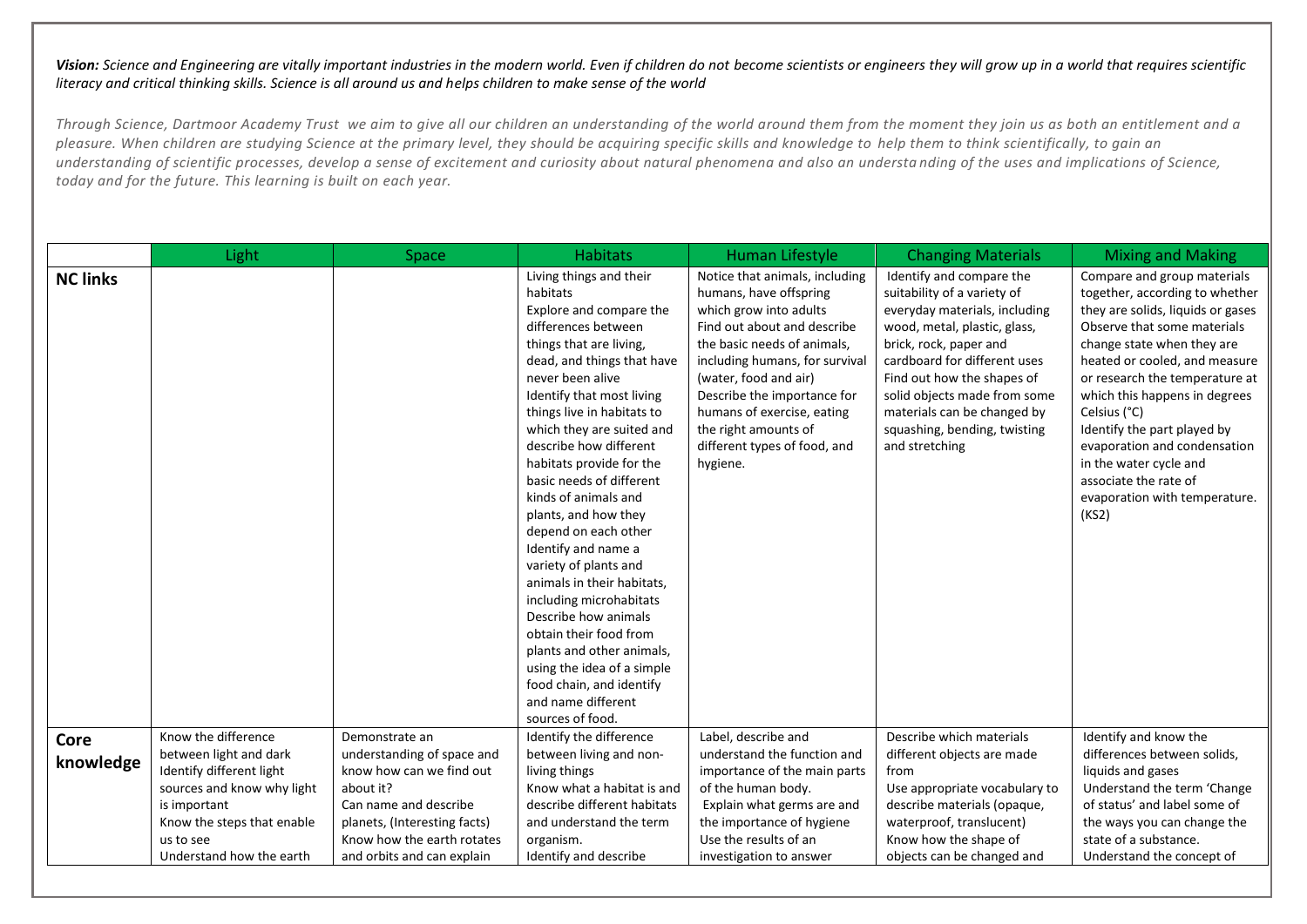| <b>Vocabulary</b> | moves<br>Describe the properties of<br>reflective and non-reflective<br>materials<br>Conduct an investigation as<br>to whether a material is<br>reflective<br>Know how a shadow is<br>formed and the effect the<br>sun has on its shape.<br>Can follow instructions to<br>conduct an investigation and<br>write a conclusion<br>Light/dark/shadow<br>reflective/mirror<br>surface/<br>natural/artificial<br>source of light/block<br>opaque/translucent<br>transparent | why the earth is tilted<br>Can describe stars and know<br>what a constellation is and<br>draw a constellation<br>Know simple facts about<br>when, how and by whom<br>space was discovered<br>Discuss what the future<br>might hold for space travel.<br>Solar system/Sun/star<br>Earth/Moon/orbit<br>Spherical/rotation/day<br>Night/seasons<br>Mercury/ Venus/ Earth,<br>Mars/Jupiter/ Saturn,<br>Uranus/ Neptune/Pluto<br>Sundial /midday<br>Midnight/astronomical | microhabitats<br>Know how a desert is<br>formed, where they are<br>and animals that live there<br>and why<br>Know how a rainforest is<br>formed, where they are<br>and animals that live there<br>and why<br>Describe an urban habitat<br>and the animals that are<br>suitable to live<br>Can match animals to<br>different habitats and<br>explain why they live<br>there.<br>Characteristics/<br>Living/non-living<br>Dead/habitat<br>micro-habitat<br>food chain<br>source/environment<br>food/shelter<br>seashore/sea/ocean<br>woodland/-+forest<br>rainforest | questions<br>Name a range of<br>people whose jobs it<br>is to keep us<br>healthy.<br>Describe the contributions<br>of Edward Jenner and Mary<br>Seacole.<br>Describe and explain the use<br>of each food group<br>Design a balanced meal.<br>Describe how humans<br>change as they age.<br>Identify the differences<br>between different points in<br>the human lifecycle and<br>draw a human timeline.<br>Animal/human<br>reproduction<br>offspring/baby<br>toddler/child<br>teenager/adult<br>life-cycle/egg,/chick,<br>chicken/egg/caterpillar<br>pupa/butterfly/spawn<br>tadpole/frog/lamb/sheep<br>grow(th)/water/food/air<br>survival/exercise<br>nutrition/diet (eating<br>habits)/hygiene/health(y) | carry out a simple<br>investigation<br>Record findings in a table<br>Understand the term elasticity<br>Know the difference between<br>absorbent and waterproof<br>Know and identify the<br>difference between raw and<br>synthetic materials<br>Identify the best material for<br>performing different functions.<br>hard/soft/stretchy/stiff<br>shiny/dull/rough/smooth<br>bendy/not bendy<br>waterproof/not waterproof<br>absorbent/not absorbent<br>opaque/transparent<br>brick/paper<br>fabrics/elastic (noun)<br>foil | mixing.<br>Explains the terms soluble and<br>insoluble and carry out a<br>simple investigation to<br>identify soluble and insoluble<br>materials<br>Know what happen when you<br>mix a solid and a liquid<br>together<br>Explain how mixtures can be<br>separated<br>Understand the terms<br>reversible and irreversible<br>changes<br>states of matter/solid<br>liquid/gas/properties<br>particles/evaporation<br>solidification<br>condensation<br>the water cycle/melting |
|-------------------|------------------------------------------------------------------------------------------------------------------------------------------------------------------------------------------------------------------------------------------------------------------------------------------------------------------------------------------------------------------------------------------------------------------------------------------------------------------------|----------------------------------------------------------------------------------------------------------------------------------------------------------------------------------------------------------------------------------------------------------------------------------------------------------------------------------------------------------------------------------------------------------------------------------------------------------------------|--------------------------------------------------------------------------------------------------------------------------------------------------------------------------------------------------------------------------------------------------------------------------------------------------------------------------------------------------------------------------------------------------------------------------------------------------------------------------------------------------------------------------------------------------------------------|-------------------------------------------------------------------------------------------------------------------------------------------------------------------------------------------------------------------------------------------------------------------------------------------------------------------------------------------------------------------------------------------------------------------------------------------------------------------------------------------------------------------------------------------------------------------------------------------------------------------------------------------------------------------------------------------------------------|----------------------------------------------------------------------------------------------------------------------------------------------------------------------------------------------------------------------------------------------------------------------------------------------------------------------------------------------------------------------------------------------------------------------------------------------------------------------------------------------------------------------------|------------------------------------------------------------------------------------------------------------------------------------------------------------------------------------------------------------------------------------------------------------------------------------------------------------------------------------------------------------------------------------------------------------------------------------------------------------------------------|
| <b>LKS2 units</b> | <b>Practical Skills</b>                                                                                                                                                                                                                                                                                                                                                                                                                                                | Raw and Synthetic<br><b>Materials</b>                                                                                                                                                                                                                                                                                                                                                                                                                                | Sound                                                                                                                                                                                                                                                                                                                                                                                                                                                                                                                                                              | <b>Forces</b>                                                                                                                                                                                                                                                                                                                                                                                                                                                                                                                                                                                                                                                                                               | Plants                                                                                                                                                                                                                                                                                                                                                                                                                                                                                                                     | Ecosystems                                                                                                                                                                                                                                                                                                                                                                                                                                                                   |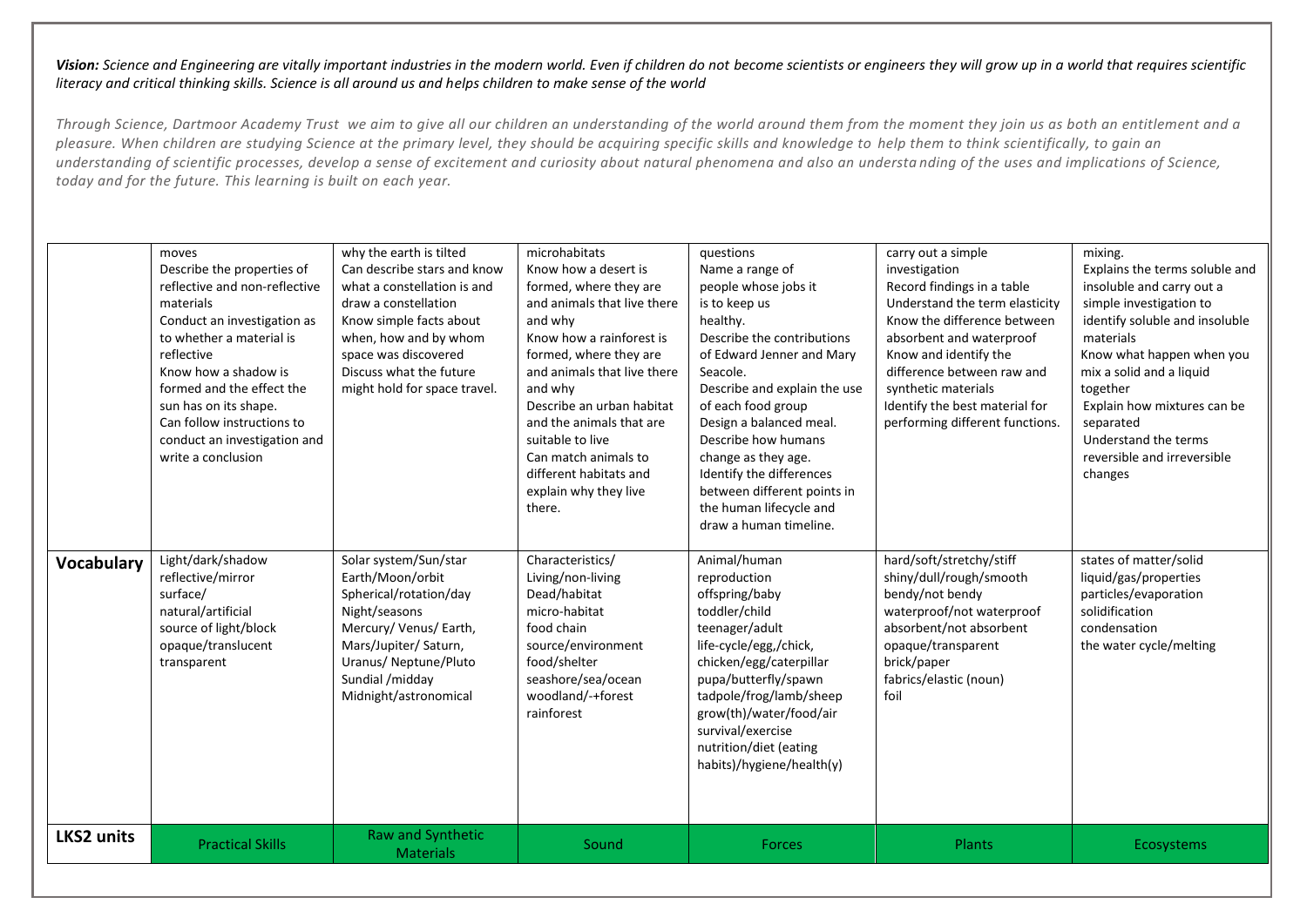| <b>NC links</b> | Asking relevant questions     | Children understand the       | Identify how sounds are     | Compare how things move       | Identify and describe the        | Identify that animals, including |
|-----------------|-------------------------------|-------------------------------|-----------------------------|-------------------------------|----------------------------------|----------------------------------|
|                 | and using different types of  | differences in raw and        | made, associating some of   | on different surfaces S       | functions of different parts of  | humans, need the right types     |
|                 | scientific enquiries to       | synthetic materials.          | them with something         | Notice that some forces need  | flowering plants: roots,         | and amount of nutrition, and     |
|                 | answer them Sc                | Children understand the link  | vibrating                   | contact between 2 objects,    | stem/trunk, leaves and flowers   | that they cannot make their      |
|                 | Setting up simple practical   | between raw and synthetic     | Recognise that vibrations   | but magnetic forces can act   | Explore the requirements of      | own food; they get nutrition     |
|                 | enquiries, comparative and    | materials and how materials   | from sounds travel          | at a distance                 | plants for life and growth (air, | from what they eat Recognise     |
|                 | fair tests                    | are made.                     | through a medium to the     | Observe how magnets attract   | light, water, nutrients from     | that living things can be        |
|                 | Making systematic and         | Explain that some changes     | ear                         | or repel each other and       | soil, and room to grow) and      | grouped in a variety of ways     |
|                 | careful observations and,     | result in the formation of    | Find patterns between the   | attract some materials and    | how they vary from plant to      | Recognise that environments      |
|                 | where appropriate, taking     | new materials, and that this  | pitch of a sound and        | not others                    | plant                            | can change and that this can     |
|                 | accurate measurements         | kind of change is not usually | features of the object that | Compare and group together    | Investigate the way in which     | sometimes pose dangers to        |
|                 | using standard units, using a | reversible                    | produced it                 | a variety of everyday         | water is transported within      | living things.                   |
|                 | range of equipment,           | Children understand the       | Find patterns between the   | materials on the basis of     | plants                           | Construct and interpret a        |
|                 | including thermometers and    | importance of recycling       | volume of a sound and the   | whether they are attracted to | Explore the part that flowers    | variety of food chains,          |
|                 | data loggers                  | materials                     | strength of the vibrations  | a magnet, and identify some   | play in the life cycle of        | identifying producers,           |
|                 | Gathering, recording,         |                               | that produced it.           | magnetic materials            | flowering plants, including      | predators and prey               |
|                 | classifying and presenting    |                               | Recognise that sounds get   | Describe magnets as having 2  | pollination, seed formation and  |                                  |
|                 | data in a variety of ways to  |                               | fainter as the distance     | poles                         | seed dispersal                   |                                  |
|                 | help in answering questions   |                               | from the sound source       | Predict whether 2 magnets     |                                  |                                  |
|                 | Recording findings using      |                               | increases                   | will attract or repel each    |                                  |                                  |
|                 | simple scientific language,   |                               |                             | other, depending on which     |                                  |                                  |
|                 | drawings, labelled diagrams,  |                               |                             | poles are facing.             |                                  |                                  |
|                 | keys, bar charts, and tables  |                               |                             |                               |                                  |                                  |
|                 | Reporting on findings from    |                               |                             |                               |                                  |                                  |
|                 | enquiries, including oral and |                               |                             |                               |                                  |                                  |
|                 | written explanations,         |                               |                             |                               |                                  |                                  |
|                 | displays or presentations of  |                               |                             |                               |                                  |                                  |
|                 | results and conclusions       |                               |                             |                               |                                  |                                  |
|                 | Using results to draw simple  |                               |                             |                               |                                  |                                  |
|                 | conclusions, make             |                               |                             |                               |                                  |                                  |
|                 | predictions for new values,   |                               |                             |                               |                                  |                                  |
|                 | suggest improvements and      |                               |                             |                               |                                  |                                  |
|                 | raise further questions       |                               |                             |                               |                                  |                                  |
|                 | Identifying differences,      |                               |                             |                               |                                  |                                  |
|                 | similarities or changes       |                               |                             |                               |                                  |                                  |
|                 | related to simple scientific  |                               |                             |                               |                                  |                                  |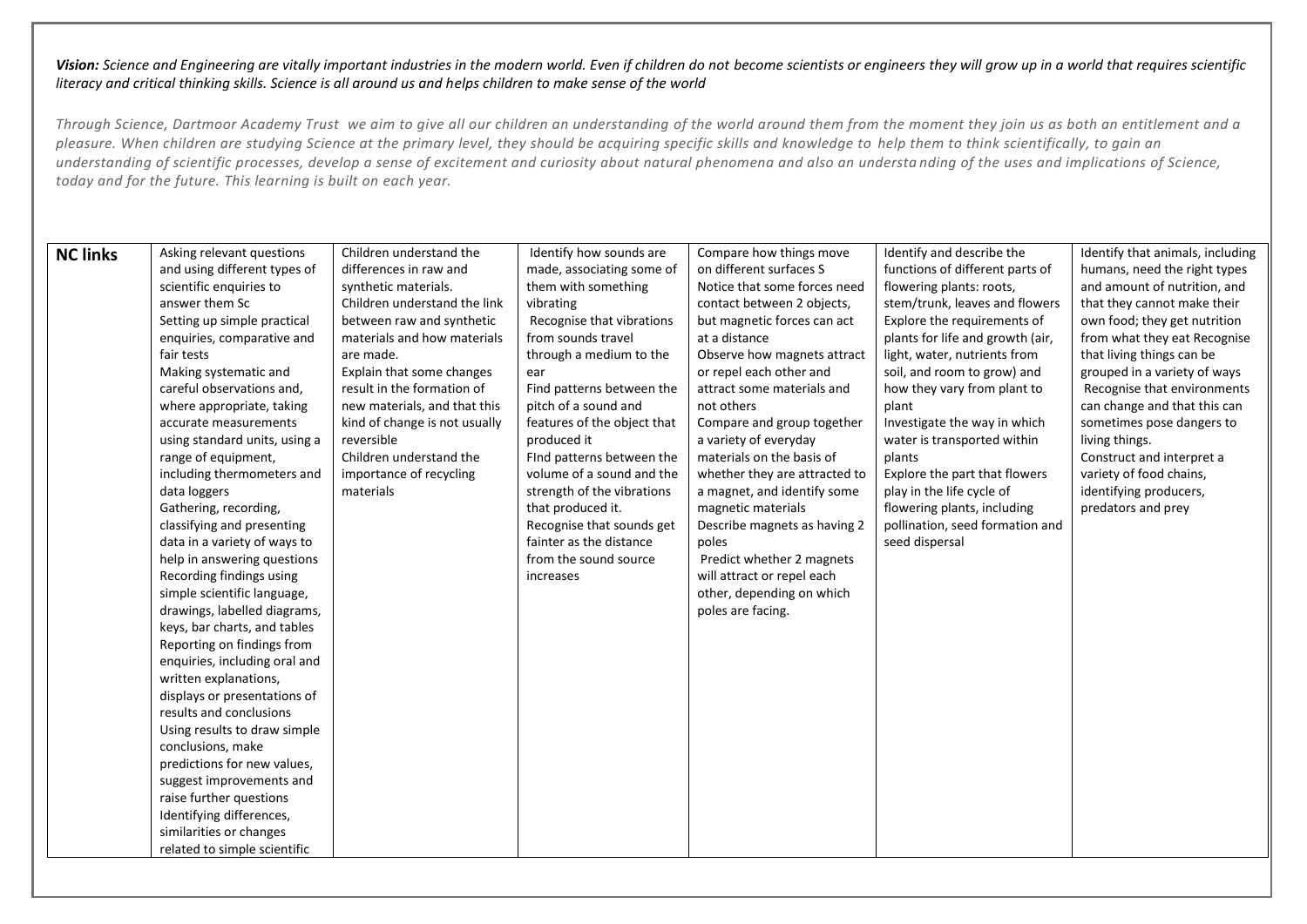| Identify the variables in a<br>Define a force and the effect<br>Define a habitat and ecosystem<br>Explain and sort and describe<br>Describe what sounds<br>Describe what a plant needs to<br><b>Core</b><br>the uses of raw materials<br>range of experiments<br>waves are and how we<br>forces can have on an object<br>To identify the components of<br>survive<br>knowledge<br>Define a dependent,<br>based on where they come<br>Can name the forces acting<br>State what the three main<br>hear sounds and stop<br>a given ecosystem.<br>on a range of objects.<br>Define and name some animals<br>independent and control<br>types of variables are<br>from.<br>sound<br>Compare and group<br>variable<br>Describe how sounds are<br>Describe what Newton<br>Can plan an investigation into<br>that are carnivores, omnivores<br>Follow the instructions in a<br>together everyday materials<br>discovered about forces<br>produced and ways that<br>the factors that affect plant<br>and herbivores<br>on the basis of their<br>Define and identify a producer<br>method<br>different sounds can be<br>Explain the use of a Newton<br>growth<br>Write a method for an<br>Describe the main parts and<br>properties, including their<br>in a given ecosystem and<br>made.<br>meter.<br>Describe how to measure the<br>hardness, solubility,<br>functions of a plant Know how<br>explain how plants make their<br>investigation<br>Make your own<br>Explain and describe the uses<br>size of a range of forces<br>to draw a scientific diagram<br>own food.<br>Draw a range of scientific<br>instrument to create a<br>Construct and label a food<br>of some synthetic materials<br>Define contact forces and<br>and to write a conclusion for an<br>diagrams<br>sound<br>Use scientific diagrams to<br>Describe what the pitch of<br>sort materials into synthetic<br>what causes a range of<br>chain and explain how it works.<br>investigation<br>identify an organism or<br>and raw materials<br>a sound is and how to<br>contact forces<br>Name the main parts of a<br>Draw a scientific sketch. To<br>flower and describe the<br>Explain that the raw<br>change it and give<br>Describe ways of changing<br>construct show the energy<br>object<br>the size of a frictional force<br>Describe how to collect<br>materials change properties<br>example of objects that<br>functions of each<br>transfer between organisms on<br>a food web.<br>Define non-contact forces<br>Know how to identify the parts<br>results<br>when made into synthetic<br>produce high and low<br>on a real flower<br>material<br>Describe the cause and effect<br>Make predictions about<br>Draw a results table<br>pitch sounds<br>Describe how the glass is<br>Describe the parts of a<br>Write a conclusion<br>Describe what we mean<br>of gravitational forces<br>removing organisms from food<br>made from sand and how the<br>Describe how a magnetic<br>flowering plants lifecycle<br>webs, name causes of<br>Draft an investigation report<br>by the amplitude of sound<br>Redraft an investigation<br>properties of sand change to<br>and how to change it.<br>State the conditions required<br>disruption to food webs<br>force may lead to attraction<br>the properties of glass<br>Give examples of high<br>or repulsion<br>for germination<br>report | ideas and processes<br>Using straightforward<br>scientific evidence to answer<br>questions or to support their<br>findings. |  |  |  |
|----------------------------------------------------------------------------------------------------------------------------------------------------------------------------------------------------------------------------------------------------------------------------------------------------------------------------------------------------------------------------------------------------------------------------------------------------------------------------------------------------------------------------------------------------------------------------------------------------------------------------------------------------------------------------------------------------------------------------------------------------------------------------------------------------------------------------------------------------------------------------------------------------------------------------------------------------------------------------------------------------------------------------------------------------------------------------------------------------------------------------------------------------------------------------------------------------------------------------------------------------------------------------------------------------------------------------------------------------------------------------------------------------------------------------------------------------------------------------------------------------------------------------------------------------------------------------------------------------------------------------------------------------------------------------------------------------------------------------------------------------------------------------------------------------------------------------------------------------------------------------------------------------------------------------------------------------------------------------------------------------------------------------------------------------------------------------------------------------------------------------------------------------------------------------------------------------------------------------------------------------------------------------------------------------------------------------------------------------------------------------------------------------------------------------------------------------------------------------------------------------------------------------------------------------------------------------------------------------------------------------------------------------------------------------------------------------------------------------------------------------------------------------------------------------------------------------------------------------------------------------------------------------------------------------------------------------------------------------------------------------------------------------------------------------------------------------------------------------------------------------------------------------------------------------------------------------------------------------------------------------------------------------------------------------------------------------------------------------------|-----------------------------------------------------------------------------------------------------------------------------|--|--|--|
| Describe how paper is made<br>amplitude and low<br>Describe the forces acting on<br>Describe three ways in which<br>from wood and its uses<br>seed dispersal takes place<br>amplitude sound<br>an object that floats in water<br>Explain why it is a good thing<br>Explain what the science<br>Explain why forces may lead<br>Describe what transpiration is<br>to it floating or sinking<br>to recycle paper, the process<br>of acoustics involves and<br>Give the three main steps of<br>and the benefits.<br>Describe what gears, levers<br>describe how scientists<br>water transport in plants<br>and pulleys are and why they<br>Describe how to prove that<br>Explain making synthetic<br>dampen noise that is not<br>are helpful.<br>materials takes energy<br>wanted.<br>water moves up a plants stem<br>Explain the negative impact<br>Describe how engineers<br>Describe applications of<br>Describe what a plant<br>of using raw materials<br>build venues to improve<br>gears, levers and pulley<br>adaptation is, and how they<br>State what sustainably<br>sound quality<br>adapt to extreme hot and                                                                                                                                                                                                                                                                                                                                                                                                                                                                                                                                                                                                                                                                                                                                                                                                                                                                                                                                                                                                                                                                                                                                                                                                                                                                                                                                                                                                                                                                                                                                                                                                                                                                                                                                                                                                                                                                                                                                                                                                                                                                                                                                                                                                                                      |                                                                                                                             |  |  |  |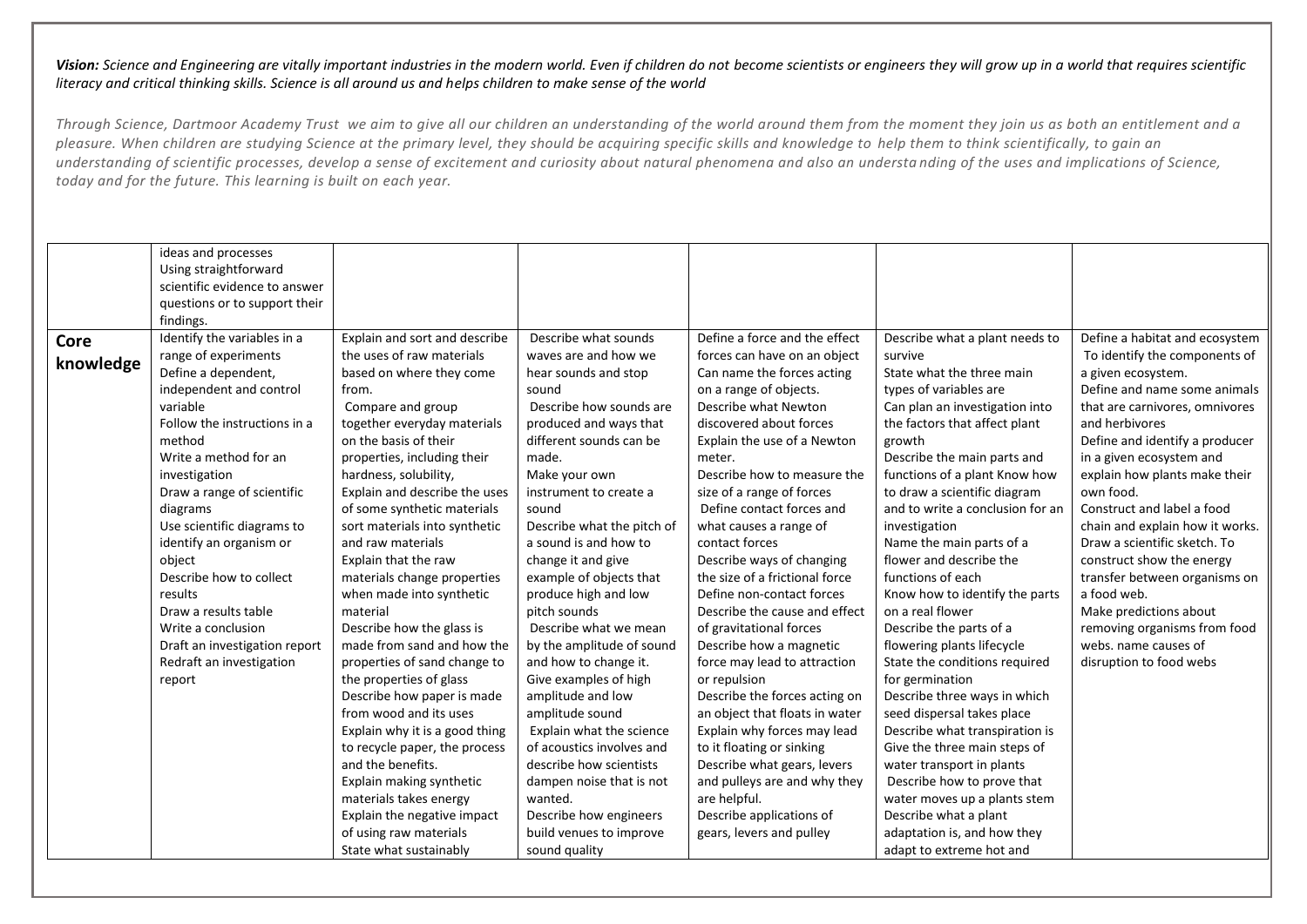| <b>Vocabulary</b> | Test/Diagrams<br>Results/Conclusion<br>Investigation/Variable | means Describe ways to live<br>sustainably<br>Explain some difficulties with<br>living sustainably<br>properties of materials<br>hardness, solubility,<br>transparency, conductivity                                                                                                                      | Explain how a string<br>telephone works Describe<br>how loudspeakers and<br>microphones work<br>Explain how animals and<br>submarines use echo-<br>location<br>Sound/vibration<br>Medium/ear/pitch<br>Volume/faint(er) | Forces/push/pull<br>Attract/repel/friction<br>magnet(ic)/bar magnet/ring | extreme cold<br>Describe how plants adapt to<br>attract animals or keep them<br>away<br>Roots/stem/trunk/leaves<br>Flowers/fruits<br>flowering plants       | living organisms<br>classification<br>environment/habitat                                                                                                                                                                                                       |
|-------------------|---------------------------------------------------------------|-----------------------------------------------------------------------------------------------------------------------------------------------------------------------------------------------------------------------------------------------------------------------------------------------------------|------------------------------------------------------------------------------------------------------------------------------------------------------------------------------------------------------------------------|--------------------------------------------------------------------------|-------------------------------------------------------------------------------------------------------------------------------------------------------------|-----------------------------------------------------------------------------------------------------------------------------------------------------------------------------------------------------------------------------------------------------------------|
|                   | Experiment/Method<br>Organism/report                          | (electrical and thermal)<br>dissolve/solution<br>mixture/separation<br>solids, liquids and gases<br>filtering, sieving and<br>evaporating/changes of<br>state//reversible<br>irreversible/acid<br>burning/bicarbonate of<br>soda/chemical reaction<br>rusting/evaporation<br>filtering/sieving<br>melting | source of the sound<br>thickness/insulation                                                                                                                                                                            | magnet<br>button magnet<br>horseshoe magnet<br>contact/poles/polarity    | grow(th)/light/water<br>nutrients/nutrition/fertiliser<br>transportation<br>life cycle/pollination<br>seed formation<br>seed dispersal<br>factors/variables | ecosystem/flowering/non<br>flowering plants<br>vertebrate/invertebrate<br>fish/amphibian<br>reptile/bird/mammal<br>snails/slugs<br>worms/spiders/arachnids<br>insects/human impact<br>environmental impact<br>nature reserve/pollution<br>/litter/deforestation |
|                   | <b>Rocks</b>                                                  | Phases of matter                                                                                                                                                                                                                                                                                          | Light                                                                                                                                                                                                                  | Space                                                                    | Adaptation                                                                                                                                                  |                                                                                                                                                                                                                                                                 |
| <b>NC Links</b>   | Compare and group<br>together different kinds                 | Compare and group<br>materials together,                                                                                                                                                                                                                                                                  | Recognise that they need<br>light in order to see                                                                                                                                                                      | Describe the movement of<br>the Earth, and other planets,                | Identify how animals and<br>plants are adapted to suit their                                                                                                | Identify that animals, including<br>humans, need the right types                                                                                                                                                                                                |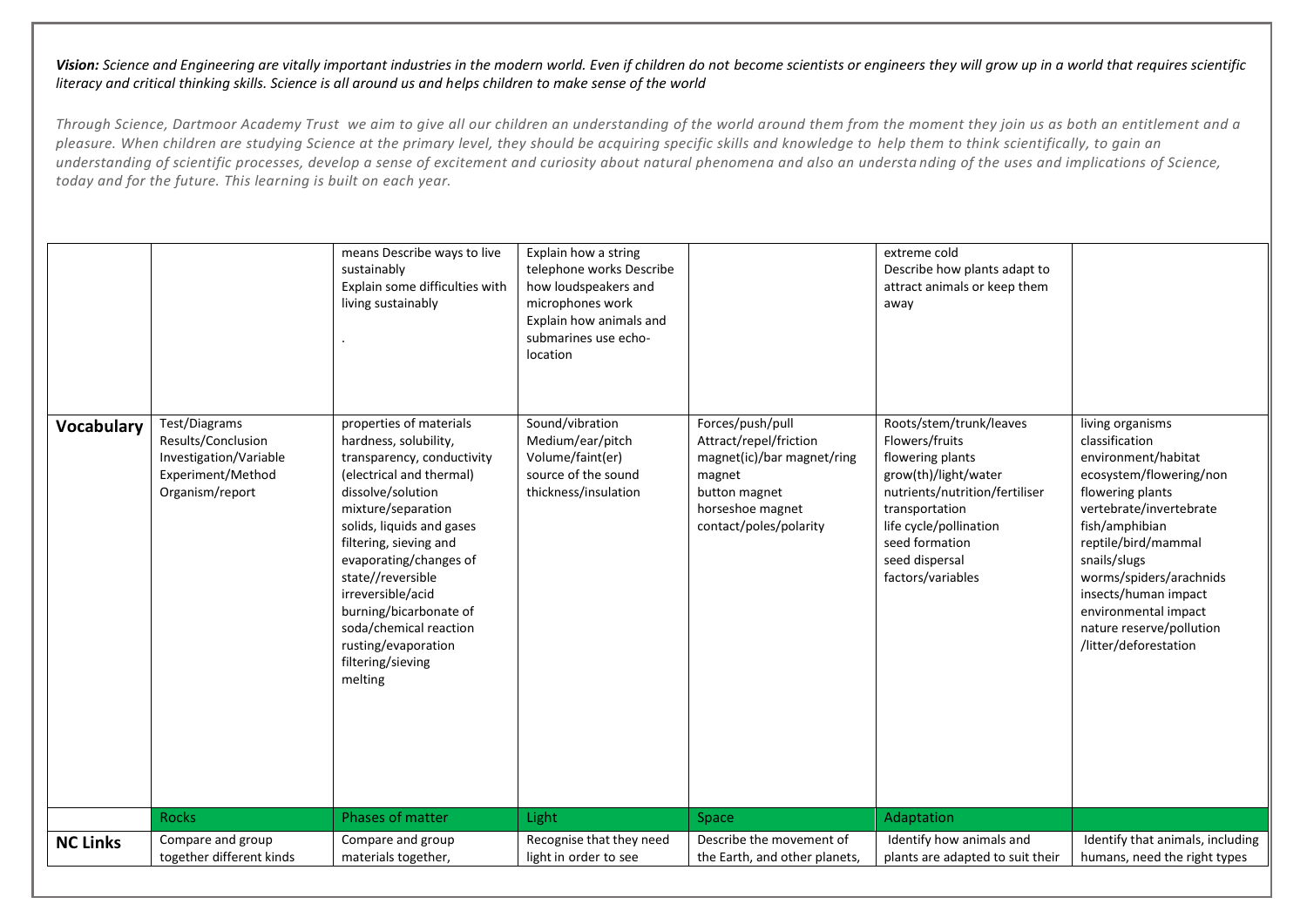|                   | of rocks on the basis of<br>their appearance and<br>simple physical<br>properties.<br>Describe in simple terms<br>how fossils are formed<br>when thingsthat have<br>lived are trapped within<br>rock.<br>Recognise that soils are<br>made from rocks and organic<br>matter. | according to whetherthey<br>are solids, liquids or gases.<br>Observe that some<br>materials change state<br>when they are heated or<br>cooled, and measureor<br>research the temperature<br>atwhich this happens in<br>degrees Celsius (°C).<br>Identify the part played by<br>evaporation and<br>condensation in the water<br>cycle and associate the rate<br>of evaporation with<br>temperature. | things and that dark is<br>the absence of light.<br>Notice that light is<br>reflectedfrom<br>surfaces.<br>Recognise that light<br>from the sun can be<br>dangerous and that<br>there are ways to<br>protect their eyes.<br>Recognise that shadows<br>are formed when the<br>light from a light source<br>is blocked by a solid<br>object.<br>Find patterns in the way<br>that thesize of shadows<br>change | relative to the Sun in the<br>solar system Describe the<br>movement of the Moon<br>relative to the Earth<br>Describe the Sun, Earth and<br>Moon as approximately<br>spherical bodies<br>Use the idea of the Earth's<br>rotation to explain day and<br>night and the apparent<br>movement of the sun across<br>the sky. | environment in different ways<br>and that adaptation<br>Explore and use classification<br>keys to help group, identify and<br>name a variety of living things<br>in their local and wider<br>environment | and amount of nutrition, and<br>that they cannot make their<br>own food; they get nutrition<br>from what they eat<br>Identify that humans and some<br>other animals have skeletons<br>and muscles for support,<br>protection and movement.<br>Describe the simple functions<br>of the basic parts of the<br>digestive system in humans<br>Identify the different types of<br>teeth in humans and their<br>simple functions<br>Describe the changes as<br>humans develop to old age. |
|-------------------|-----------------------------------------------------------------------------------------------------------------------------------------------------------------------------------------------------------------------------------------------------------------------------|----------------------------------------------------------------------------------------------------------------------------------------------------------------------------------------------------------------------------------------------------------------------------------------------------------------------------------------------------------------------------------------------------|------------------------------------------------------------------------------------------------------------------------------------------------------------------------------------------------------------------------------------------------------------------------------------------------------------------------------------------------------------------------------------------------------------|------------------------------------------------------------------------------------------------------------------------------------------------------------------------------------------------------------------------------------------------------------------------------------------------------------------------|----------------------------------------------------------------------------------------------------------------------------------------------------------------------------------------------------------|-------------------------------------------------------------------------------------------------------------------------------------------------------------------------------------------------------------------------------------------------------------------------------------------------------------------------------------------------------------------------------------------------------------------------------------------------------------------------------------|
| Core<br>Knowledge | Describe how igneous rock<br>are created and know how                                                                                                                                                                                                                       | Describe what is meant by<br>the property of a substance                                                                                                                                                                                                                                                                                                                                           | Describe what light is and<br>where it comes from and                                                                                                                                                                                                                                                                                                                                                      | Describe how the Moon,<br>Earth and Sun move around                                                                                                                                                                                                                                                                    | Define ecosystem and identify<br>its components                                                                                                                                                          | Label and describe the<br>functions of the major organs                                                                                                                                                                                                                                                                                                                                                                                                                             |
|                   | to classify them<br>Explain what intrusive and                                                                                                                                                                                                                              | and name the properties of<br>solid liquid and gases                                                                                                                                                                                                                                                                                                                                               | how we can measure<br>levels of light                                                                                                                                                                                                                                                                                                                                                                      | each other<br>Describe what happens                                                                                                                                                                                                                                                                                    | Define and describe a range of<br>environments                                                                                                                                                           | in human body Explain why<br>organ donation is so important                                                                                                                                                                                                                                                                                                                                                                                                                         |
|                   | extrusive igneous rocks are                                                                                                                                                                                                                                                 | Explain which state of matter                                                                                                                                                                                                                                                                                                                                                                      | Describe what reflection is                                                                                                                                                                                                                                                                                                                                                                                | during a lunar eclipse and                                                                                                                                                                                                                                                                                             | Define an adaptation and                                                                                                                                                                                 | Can label and describe the                                                                                                                                                                                                                                                                                                                                                                                                                                                          |
|                   | Describe how sedimentary                                                                                                                                                                                                                                                    | a substance is in based on its                                                                                                                                                                                                                                                                                                                                                                     | and what happens to the                                                                                                                                                                                                                                                                                                                                                                                    | solar eclipse                                                                                                                                                                                                                                                                                                          | understand that adaptations                                                                                                                                                                              | functions of the human                                                                                                                                                                                                                                                                                                                                                                                                                                                              |
|                   | rock is formed and how we                                                                                                                                                                                                                                                   | properties                                                                                                                                                                                                                                                                                                                                                                                         | direction of light when it                                                                                                                                                                                                                                                                                                                                                                                 | Describe what happens                                                                                                                                                                                                                                                                                                  | are not a 'choice'                                                                                                                                                                                       | skeleton                                                                                                                                                                                                                                                                                                                                                                                                                                                                            |
|                   | can tell the age                                                                                                                                                                                                                                                            | Describe what a particle is                                                                                                                                                                                                                                                                                                                                                                        | reflects                                                                                                                                                                                                                                                                                                                                                                                                   | during a solar eclipse                                                                                                                                                                                                                                                                                                 | Learn a range of common                                                                                                                                                                                  | Describe the difference                                                                                                                                                                                                                                                                                                                                                                                                                                                             |
|                   | Know how fossils are                                                                                                                                                                                                                                                        | and how they are arranged in                                                                                                                                                                                                                                                                                                                                                                       | Describe what refraction is                                                                                                                                                                                                                                                                                                                                                                                | Name and explain what the                                                                                                                                                                                                                                                                                              | adaptations e.g. camouflage                                                                                                                                                                              | between endoskeletons and                                                                                                                                                                                                                                                                                                                                                                                                                                                           |
|                   | formed                                                                                                                                                                                                                                                                      | solids liquids and gases                                                                                                                                                                                                                                                                                                                                                                           | and what happens to the                                                                                                                                                                                                                                                                                                                                                                                    | solar system is                                                                                                                                                                                                                                                                                                        | Describe the conditions of hot                                                                                                                                                                           | exoskeletons                                                                                                                                                                                                                                                                                                                                                                                                                                                                        |
|                   | Describe what                                                                                                                                                                                                                                                               | Explain how we know                                                                                                                                                                                                                                                                                                                                                                                | direction of light when it                                                                                                                                                                                                                                                                                                                                                                                 | Explain the difference                                                                                                                                                                                                                                                                                                 | and dry environments (desert                                                                                                                                                                             | Describe variation within the                                                                                                                                                                                                                                                                                                                                                                                                                                                       |
|                   | metamorphosis is and how                                                                                                                                                                                                                                                    | particles in liquids and gases                                                                                                                                                                                                                                                                                                                                                                     | refracts                                                                                                                                                                                                                                                                                                                                                                                                   | between comets, meteors                                                                                                                                                                                                                                                                                                | animals, plants)                                                                                                                                                                                         | animal kingdom and compare                                                                                                                                                                                                                                                                                                                                                                                                                                                          |
|                   | metamorphic rocks are                                                                                                                                                                                                                                                       | are moving                                                                                                                                                                                                                                                                                                                                                                                         | State the parts of the eye                                                                                                                                                                                                                                                                                                                                                                                 | and meteorites                                                                                                                                                                                                                                                                                                         | Describe the conditions of cold                                                                                                                                                                          | the human skeleton to other                                                                                                                                                                                                                                                                                                                                                                                                                                                         |
|                   | formed                                                                                                                                                                                                                                                                      | Describe what happens to                                                                                                                                                                                                                                                                                                                                                                           | and how we sea                                                                                                                                                                                                                                                                                                                                                                                             | Can name the planets of the                                                                                                                                                                                                                                                                                            | environments and common                                                                                                                                                                                  | animals                                                                                                                                                                                                                                                                                                                                                                                                                                                                             |
|                   | Give the properties and                                                                                                                                                                                                                                                     | particles when a substance is                                                                                                                                                                                                                                                                                                                                                                      | Describe ways in which                                                                                                                                                                                                                                                                                                                                                                                     | solar system in order                                                                                                                                                                                                                                                                                                  | adaptations of animals to cold                                                                                                                                                                           | Compare the teeth of different                                                                                                                                                                                                                                                                                                                                                                                                                                                      |
|                   | uses of                                                                                                                                                                                                                                                                     | heated or cooled                                                                                                                                                                                                                                                                                                                                                                                   | people can be partially                                                                                                                                                                                                                                                                                                                                                                                    | Describe the difference                                                                                                                                                                                                                                                                                                | environments e.g., insulation                                                                                                                                                                            | animals                                                                                                                                                                                                                                                                                                                                                                                                                                                                             |
|                   | different metamorphic rocks                                                                                                                                                                                                                                                 | Predict what happens to a                                                                                                                                                                                                                                                                                                                                                                          | sighted                                                                                                                                                                                                                                                                                                                                                                                                    | between the inner and outer                                                                                                                                                                                                                                                                                            | Make comparisons between                                                                                                                                                                                 | Identify and describe the                                                                                                                                                                                                                                                                                                                                                                                                                                                           |
|                   | Describe what a geologist is                                                                                                                                                                                                                                                | solid, liquid or gas when it is                                                                                                                                                                                                                                                                                                                                                                    | Know how white light can                                                                                                                                                                                                                                                                                                                                                                                   | planets                                                                                                                                                                                                                                                                                                                | organisms from different cold                                                                                                                                                                            | functions of different types of                                                                                                                                                                                                                                                                                                                                                                                                                                                     |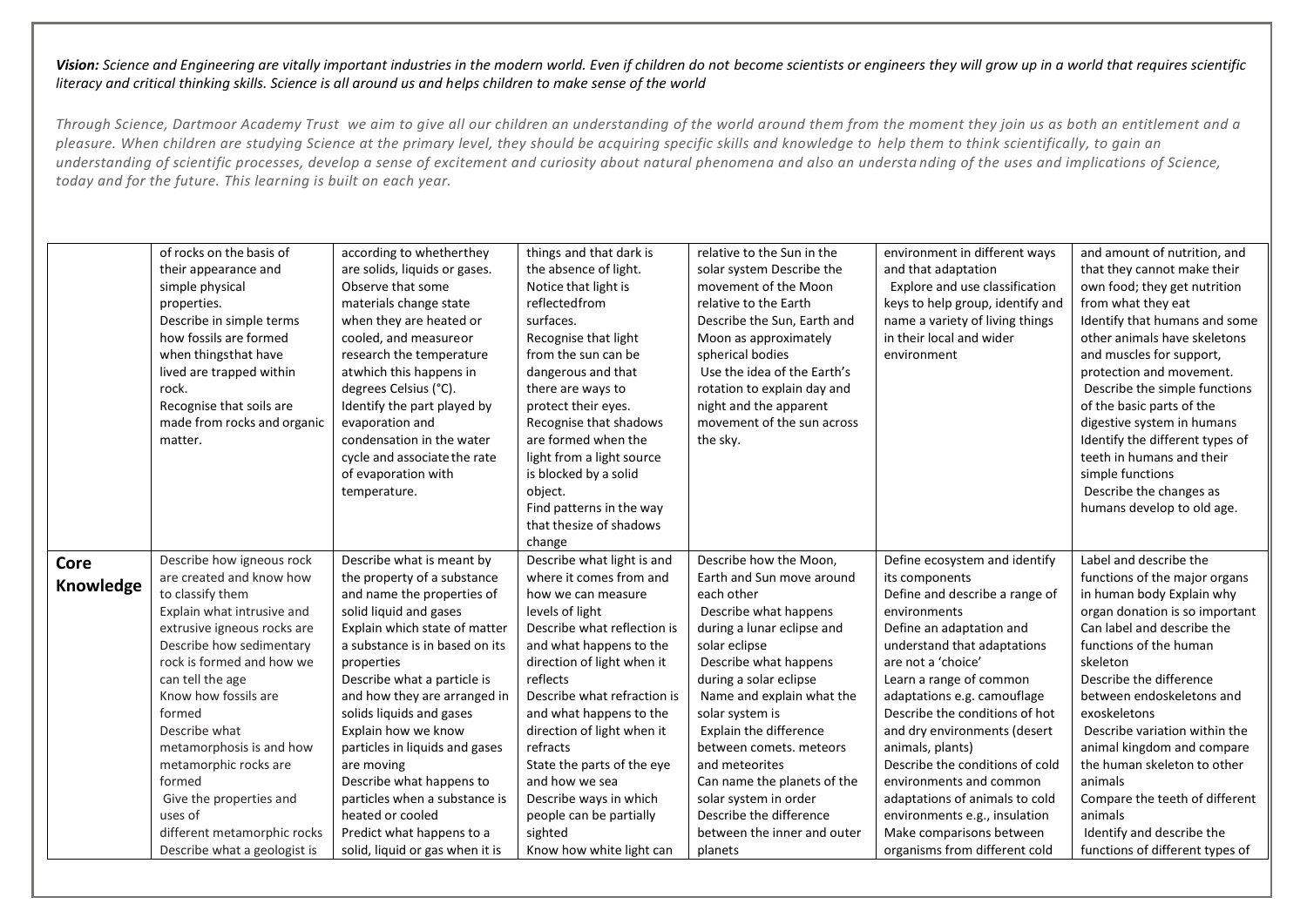|                 | Describe how geologists<br>identify rocks and draw an<br>identification key<br>Know the effect water can<br>have on rocks<br>Understand the term<br>chemical weathering<br>Explain how large earth<br>movements can cause rocks<br>to change | heated or cooled<br>Describe what happens to<br>the arrangement of particles<br>when a substance changes<br>state and name and give an<br>example of each change of<br>state<br>Describe what is meant by<br>melting point and boiling<br>point and how it is measured<br>Give examples of substances<br>that do not show typical<br>properties of any state of<br>matter and w<br>Describe what a non-<br>Newtonian fluid is | be used to make colours<br>and how base colours can<br>make new colours<br>Explain how rainbows are<br>created<br>Describe how light is used<br>in shadow puppetry<br>Explain how a periscope<br>works | Describe some types of stars<br>and what star constellations<br>are<br>Know what we mean by the<br>universe, galaxy and milky<br>way is<br>Describe what the work of<br>an astronomer is<br>Name famous astronomers<br>and what they discovered<br>Describe what astronomers<br>and currently trying to find<br>out about the universe | environments<br>Describe the conditions of<br>night-time environments and<br>compare the eyes of nocturnal<br>and diurnal animals How<br>echolocation works<br>Describe the conditions of<br>underwater environments and<br>common adaptations of fish<br>Common adaptations of<br>marine mammals | teeth<br>Explain why we need oxygen<br>and explain the components of<br>the circulatory system and how<br>it works.<br>Can label the major<br>components of the digestive<br>system and describe the<br>function of the different parts.<br>Describe the journey food<br>takes through our digestive<br>system |
|-----------------|----------------------------------------------------------------------------------------------------------------------------------------------------------------------------------------------------------------------------------------------|-------------------------------------------------------------------------------------------------------------------------------------------------------------------------------------------------------------------------------------------------------------------------------------------------------------------------------------------------------------------------------------------------------------------------------|--------------------------------------------------------------------------------------------------------------------------------------------------------------------------------------------------------|----------------------------------------------------------------------------------------------------------------------------------------------------------------------------------------------------------------------------------------------------------------------------------------------------------------------------------------|---------------------------------------------------------------------------------------------------------------------------------------------------------------------------------------------------------------------------------------------------------------------------------------------------|----------------------------------------------------------------------------------------------------------------------------------------------------------------------------------------------------------------------------------------------------------------------------------------------------------------|
| Vocabulary      | Rock/appearance<br>physical properties/fossil<br>soil/organic matter<br>inorganic matter/erosion<br>weathering<br>magnifying glass/hand lens<br>microscope/grains/crystals<br>igneous/sedimentary<br>metamorphic/volcano<br>petrified        | states of matter/solid<br>liquid/gas/properties<br>particles/evaporation<br>solidification/condensation<br>the water cycle/melting                                                                                                                                                                                                                                                                                            | Light/reflect(ion)<br>Eye/light source<br>rear-view mirror<br>periscope/shadow<br>prism/rainbow                                                                                                        | Solar system/Sun/star<br>Earth/Moon/orbit<br>Spherical/rotation/day<br>Night/seasons<br>Mercury/ Venus/ Earth,<br>Mars/Jupiter/ Saturn,<br>Uranus/ Neptune/Pluto<br>Sundial /midday<br>Midnight/astronomical                                                                                                                           | Fossils/offspring/characteristics<br>breed of animal/evolution<br>inheritance/adapt(ion)<br>environment/palaeontologist                                                                                                                                                                           | digestive system<br>mouth/ tongue/ teeth,<br>oesophagus/stomach and small<br>and large intestine/incisor<br>canine/molar teeth/<br>food chain/producer<br>predator/prey<br>carnivore/herbivore<br>omnivore                                                                                                     |
|                 | <b>Separating Mixtures</b>                                                                                                                                                                                                                   | <b>Physical and Chemical</b><br><b>Changes</b>                                                                                                                                                                                                                                                                                                                                                                                | <b>Magnets</b>                                                                                                                                                                                         | <b>Electrical Circuits</b>                                                                                                                                                                                                                                                                                                             | <b>Animals and Humans</b><br>over time                                                                                                                                                                                                                                                            | <b>Reproductive cycles</b>                                                                                                                                                                                                                                                                                     |
| <b>NC Links</b> | Know that some materials<br>will dissolve in liquid to form<br>a solution, and describe how                                                                                                                                                  | Know that some materials<br>will dissolve in liquid to form<br>a solution, and describe how                                                                                                                                                                                                                                                                                                                                   | Compare how things move<br>on different surfaces<br>Notice that some forces                                                                                                                            | Identify common appliances<br>that run on electricity<br>Construct a simple series                                                                                                                                                                                                                                                     | Describe in simple terms how<br>fossils are formed when things<br>that have lived are trapped                                                                                                                                                                                                     | Describe the differences in the<br>life cycles of a mammal, an<br>amphibian, an insect and a bird                                                                                                                                                                                                              |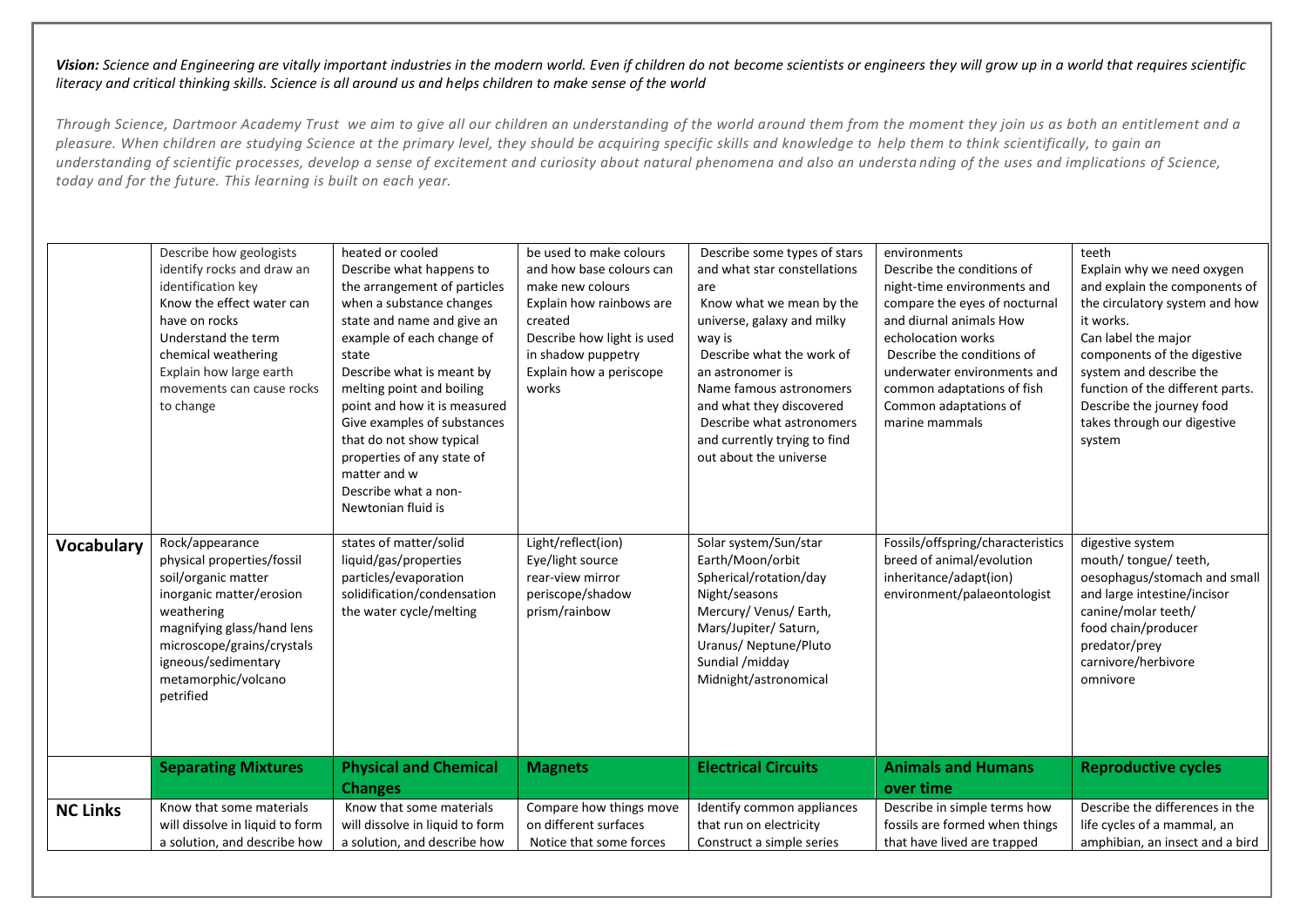|                   | to recover a substance from<br>a solution<br>Use knowledge of solids,<br>liquids and gases to decide<br>how mixtures might be<br>separated, including through<br>filtering, sieving and<br>evaporating | to recover a substance from<br>a solution<br>Use knowledge of solids,<br>liquids and gases to decide<br>how mixtures might be<br>separated, including through<br>filtering, sieving and<br>evaporating Demonstrate                                                                                                    | need contact between two<br>objects, but magnetic<br>forces can act at a distance<br>Observe how magnets<br>attract or repel each other<br>and attract some materials<br>and not others<br>Compare and group                                                                                                   | electrical circuit, identifying<br>and naming its basic parts,<br>Identify whether or not a<br>lamp will light in a simple<br>series circuit, based on<br>whether or not the lamp is<br>part of a complete loop with<br>a battery                                                                                                                                                                                                                                                                                                                                                                                                             | within rock Describe how living<br>things are classified into broad<br>groups according to common<br>observable characteristics and<br>based on similarities and<br>differences, including micro-<br>organisms, plants and animals<br>Give reasons for classifying                                                                                                                                                                                                                                                                         | Describe the life process of<br>reproduction in some plants<br>and animals.<br>Describe how living things are<br>classified into broad groups<br>according to common<br>observable characteristics and<br>based on similarities and |
|-------------------|--------------------------------------------------------------------------------------------------------------------------------------------------------------------------------------------------------|-----------------------------------------------------------------------------------------------------------------------------------------------------------------------------------------------------------------------------------------------------------------------------------------------------------------------|----------------------------------------------------------------------------------------------------------------------------------------------------------------------------------------------------------------------------------------------------------------------------------------------------------------|-----------------------------------------------------------------------------------------------------------------------------------------------------------------------------------------------------------------------------------------------------------------------------------------------------------------------------------------------------------------------------------------------------------------------------------------------------------------------------------------------------------------------------------------------------------------------------------------------------------------------------------------------|--------------------------------------------------------------------------------------------------------------------------------------------------------------------------------------------------------------------------------------------------------------------------------------------------------------------------------------------------------------------------------------------------------------------------------------------------------------------------------------------------------------------------------------------|-------------------------------------------------------------------------------------------------------------------------------------------------------------------------------------------------------------------------------------|
|                   |                                                                                                                                                                                                        | that dissolving, mixing and<br>changes of state are<br>reversible changes Explain<br>that some changes result in<br>the formation of new<br>materials, and that this kind<br>of change is not usually<br>reversible, including changes<br>associated with burning and<br>the action of acid on<br>bicarbonate of soda | together a variety of<br>everyday materials on the<br>basis of whether they are<br>attracted to a magnet, and<br>identify some magnetic<br>materials<br>Describe magnets as<br>having two poles Predict<br>whether two magnets will<br>attract or repel each<br>other, depending on which<br>poles are facing. | Recognise that a switch<br>opens and closes a circuit and<br>associate this with whether<br>or not a lamp lights in a<br>simple series circuit<br>Recognise some common<br>conductors and insulators,<br>and associate metals with<br>being good conductors.<br>Associate the brightness of a<br>lamp or the volume of a<br>buzzer with the number and<br>voltage of cells used in the<br>circuit<br>Compare and give reasons for<br>variations in howcomponents<br>function, including the<br>brightness of bulbs, the<br>loudness of buzzers and the<br>on/off position of switches<br>Use recognised symbols<br>when representing a simple | plants and animals based on<br>specific characteristics.<br>Recognise that living things<br>have changed over time and<br>that fossils provide information<br>about living things that<br>inhabited the Earth millions of<br>years ago<br>Recognise that living things<br>produce offspring of the same<br>kind, but normally offspring<br>vary and are not identical to<br>their parents<br>Identify how animals and<br>plants are adapted to suit their<br>environment in different ways<br>and that adaptation may lead<br>to evolution | differences, including micro-<br>organisms, plants and animals<br>Give reasons for classifying<br>plants and animals based on<br>specific characteristics.                                                                          |
| Core<br>Knowledge | Describe what a pure<br>substance and give examples<br>of some pure substances<br>Explain how we can tell if<br>something is pure or not                                                               | Describe how are particles<br>arranged in solids, liquids<br>and gases<br>Explain what happens to<br>particles in a change of state                                                                                                                                                                                   | Name contact and non-<br>contact forces<br>Compare how things move<br>on different surfaces<br>Know what magnets are                                                                                                                                                                                           | circuit in a diagram<br>Describe what static charge is<br>and how to create a build-up<br>of static charge<br>Explain how lightning occurs.<br>Describe the parts of an                                                                                                                                                                                                                                                                                                                                                                                                                                                                       | Describe how random changes<br>in characteristics lead to an<br>advantage in an organism<br>and how the survival of these<br>organisms leads to evolution                                                                                                                                                                                                                                                                                                                                                                                  | Describe stages of the life cycle<br>of a flower plant<br>Describe different methods of<br>pollination and seed dispersal<br>Know how new plants can be                                                                             |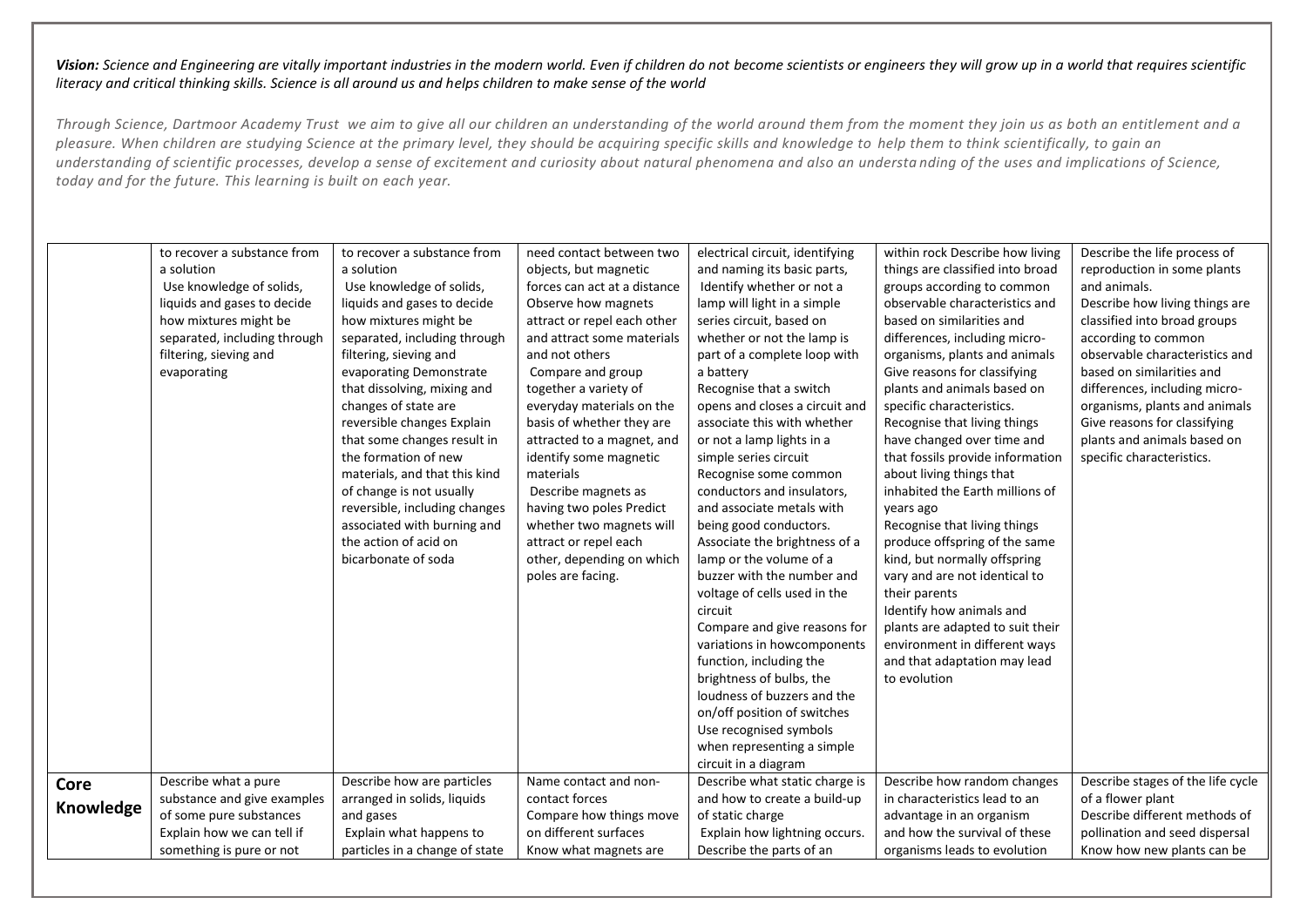|                   | Know what a mixture is<br>Give examples of mixtures of<br>substances from the same<br>state and different states<br>Describe what a formulation<br>is, give examples and explain<br>why they are useful<br>Describe how to remove<br>large solid particles from a<br>mixture<br>Describe how to remove<br>insoluble and soluble<br>substances from a mixture<br>Describe the substances that<br>are present in river water<br>Suggest how pure<br>substances can be removed<br>from river water and write a<br>method to explain<br>Carry out separation of<br>substances in river water<br>Evaluate the method for<br>separating substances in<br>river water<br>Suggest how an<br>environmental scientist<br>could check the water<br>quality in a river | Identify phase changes<br>present in a range of<br>examples.<br>Know what a physical change<br>is and describe signs that a<br>physical change has taken<br>place<br>Know what a chemical<br>change and describe signs<br>that a chemical change has<br>taken place<br>Give examples of chemical<br>changes<br>Describe and identify the<br>similarities and differences<br>between physical and<br>chemical changes and<br>suggest when a physical or<br>chemical change may be<br>useful<br>Explain how to tell which<br>reaction is larger Identify<br>variables<br>Give a method for<br>investigating a reaction<br>between acids and metals<br>Complete an investigation<br>into acid and metal reactions<br>and use evidence to make a<br>conclusion<br>Know how to compare your | and describe when<br>magnets attract and repel<br>Describe how to test the<br>strength of a magnet<br>Explain what a compass is<br>and how to make one<br>Describe how field lines<br>help us to understand the<br>effect of an invisible force<br>Describe how field lines<br>around a magnet can be<br>mapped out Use a diagram<br>of field lines to see where<br>the force will be strongest<br>and where it will be<br>weakest<br>Describe how to find out if<br>a material is magnetic or<br>not and state the<br>differences between<br>permanent and temporary<br>magnets<br>Name examples of<br>magnetic and non-<br>magnetic materials<br>State what an<br>electromagnetic is<br>Describe how to make an<br>electromagnet and give<br>examples of uses of<br>magnets and | electrical circuit<br>Explain how electricity in a<br>circuit is different to static<br>electricity<br>State the conditions for<br>electricity to flow in a circuit<br>Explain what a circuit<br>diagram is<br>Identify the component from<br>the circuit symbols provided<br>Build a basic circuit from the<br>circuit diagram provided<br>Describe what electrical<br>insulators and conductors are<br>and give examples<br>Test whether a material is an<br>insulator or a conductor<br>Write a prediction for<br>changing the components in<br>a circuit and carry out an<br>investigation to test your<br>prediction Evaluate whether<br>your prediction was correct<br>using your results<br>Create a circuit with a buzzer<br>and a switch<br>Design a game that uses the<br>buzzer | Know how Charles Darwin<br>came up with the theory of<br>evolution<br>Know what a fossil is and how<br>it is made and what it shows us<br>about changes in species over<br>time<br>Know fossils do not give us a<br>complete record of past<br>organisms<br>Describe the key traits of each<br>animal kingdom and know how<br>the evolutionary tree shows us<br>how animal kingdoms are<br>related<br>Know the names of the main<br>periods of time and which<br>groups of organisms existed in<br>each period and the reasons<br>why some organisms became<br>extinct<br>Know the key stages in the<br>development of homo sapiens<br>and describe the impact of<br>homo sapiens on plants and<br>animals<br>Describe the decline in<br>numbers of species over the<br>last 200 years<br>Describe the impact of homo<br>sapiens hunting animals and | grown from cuttings and bulbs.<br>Compare sexual and asexual<br>reproduction in plants and talk<br>about the advantages and<br>disadvantages of both.<br>Describe and compare the<br>main stages of the life cycle of<br>an insect and an amphibian.<br>Describe the process of sexual<br>reproduction<br>Describe and compare the life<br>cycles of different types of<br>mammal<br>Identify the stages of a bird's<br>life cycle<br>Can label the parts of an egg<br>Describe how some birds<br>attract a mate<br>Describe the differences in the<br>life cycles of different animals<br>Explain the differences<br>between the life cycles of<br>animals<br>Know how to report and<br>present scientific finding |
|-------------------|------------------------------------------------------------------------------------------------------------------------------------------------------------------------------------------------------------------------------------------------------------------------------------------------------------------------------------------------------------------------------------------------------------------------------------------------------------------------------------------------------------------------------------------------------------------------------------------------------------------------------------------------------------------------------------------------------------------------------------------------------------|----------------------------------------------------------------------------------------------------------------------------------------------------------------------------------------------------------------------------------------------------------------------------------------------------------------------------------------------------------------------------------------------------------------------------------------------------------------------------------------------------------------------------------------------------------------------------------------------------------------------------------------------------------------------------------------------------------------------------------------------------------------------------------------|-----------------------------------------------------------------------------------------------------------------------------------------------------------------------------------------------------------------------------------------------------------------------------------------------------------------------------------------------------------------------------------------------------------------------------------------------------------------------------------------------------------------------------------------------------------------------------------------------------------------------------------------------------------------------------------------------------------------------------------------------------------------------------------|--------------------------------------------------------------------------------------------------------------------------------------------------------------------------------------------------------------------------------------------------------------------------------------------------------------------------------------------------------------------------------------------------------------------------------------------------------------------------------------------------------------------------------------------------------------------------------------------------------------------------------------------------------------------------------------------------------------------------------------------------------------------------------------------|------------------------------------------------------------------------------------------------------------------------------------------------------------------------------------------------------------------------------------------------------------------------------------------------------------------------------------------------------------------------------------------------------------------------------------------------------------------------------------------------------------------------------------------------------------------------------------------------------------------------------------------------------------------------------------------------------------------------------------------------------------------------------------------------------------------------------------------------------|---------------------------------------------------------------------------------------------------------------------------------------------------------------------------------------------------------------------------------------------------------------------------------------------------------------------------------------------------------------------------------------------------------------------------------------------------------------------------------------------------------------------------------------------------------------------------------------------------------------------------------------------------------------------------------------------------------------------|
| <b>Vocabulary</b> | properties of materials                                                                                                                                                                                                                                                                                                                                                                                                                                                                                                                                                                                                                                                                                                                                    | results with other sets of<br>results<br>states of matter/solid                                                                                                                                                                                                                                                                                                                                                                                                                                                                                                                                                                                                                                                                                                                        | electromagnet<br>Forces/push/pull                                                                                                                                                                                                                                                                                                                                                                                                                                                                                                                                                                                                                                                                                                                                                 | Brightness/volume                                                                                                                                                                                                                                                                                                                                                                                                                                                                                                                                                                                                                                                                                                                                                                          | cutting down forest<br>Know what the role of a<br>conservationist is<br>Fossils/offspring/characteristics                                                                                                                                                                                                                                                                                                                                                                                                                                                                                                                                                                                                                                                                                                                                            | life cycle/plant/animal                                                                                                                                                                                                                                                                                                                                                                                                                                                                                                                                                                                                                                                                                             |
|                   |                                                                                                                                                                                                                                                                                                                                                                                                                                                                                                                                                                                                                                                                                                                                                            |                                                                                                                                                                                                                                                                                                                                                                                                                                                                                                                                                                                                                                                                                                                                                                                        |                                                                                                                                                                                                                                                                                                                                                                                                                                                                                                                                                                                                                                                                                                                                                                                   |                                                                                                                                                                                                                                                                                                                                                                                                                                                                                                                                                                                                                                                                                                                                                                                            |                                                                                                                                                                                                                                                                                                                                                                                                                                                                                                                                                                                                                                                                                                                                                                                                                                                      |                                                                                                                                                                                                                                                                                                                                                                                                                                                                                                                                                                                                                                                                                                                     |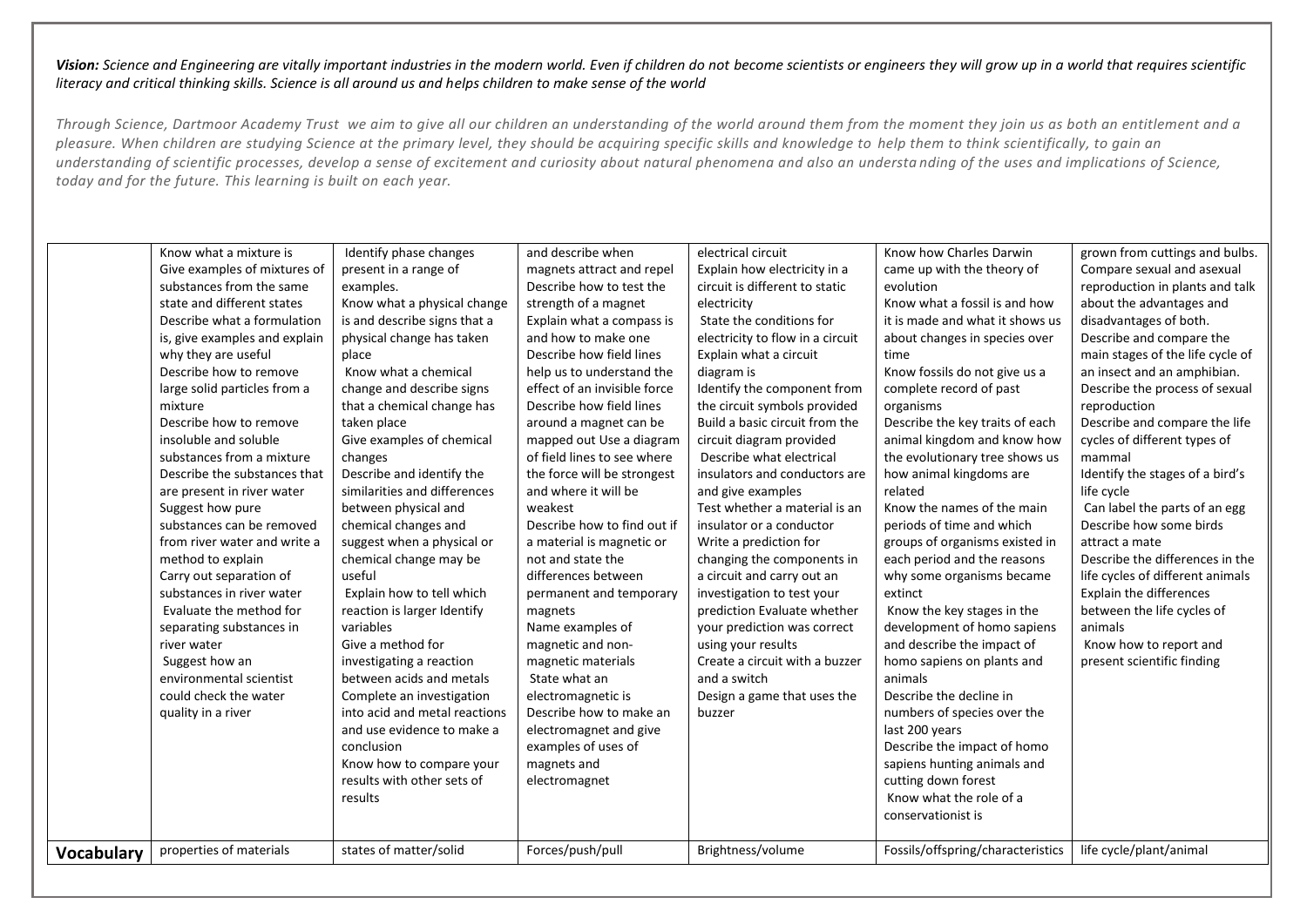|                 | hardness/ solubility,<br>transparency, conductivity<br>(electrical and thermal)<br>dissolve/solution<br>mixture/separation<br>solids, liquids and gases<br>filtering, sieving and<br>evaporating<br>changes of state<br>reversible/irreversible<br>acid/burning<br>bicarbonate of soda<br>chemical reaction<br>rusting/evaporation<br>filtering/sieving<br>melting | liquid/gas/properties<br>particles/evaporation<br>solidification/condensation<br>the water cycle/melting                                                          | Attract/repel/friction<br>magnet(ic)/bar magnet<br>ring magnet/button<br>magnet<br>horseshoe magnet/contact<br>poles/polarity | Cell/battery/series circuit<br>parallel circuit/component<br>symbol/switches/buzzers<br>lamps | breed of animal/evolution<br>inheritance/adapt(ion)<br>environment/palaeontologist<br>Mary Anning/Charles Darwin<br>Alfred Wallace/Mutation    | mammal/insect/amphibian<br>fish/reptile/sexual<br>reproduction/asexual<br>reproduction/habitat<br>ecosystem/environment<br>rainforest/oceans<br>desert / Metamorphosis          |
|-----------------|--------------------------------------------------------------------------------------------------------------------------------------------------------------------------------------------------------------------------------------------------------------------------------------------------------------------------------------------------------------------|-------------------------------------------------------------------------------------------------------------------------------------------------------------------|-------------------------------------------------------------------------------------------------------------------------------|-----------------------------------------------------------------------------------------------|------------------------------------------------------------------------------------------------------------------------------------------------|---------------------------------------------------------------------------------------------------------------------------------------------------------------------------------|
|                 | <b>Particles in physical</b><br>and chemical changes                                                                                                                                                                                                                                                                                                               | <b>Sustainability</b>                                                                                                                                             | <b>Heat</b>                                                                                                                   | <b>Energy</b>                                                                                 | <b>Cells</b>                                                                                                                                   | <b>Diet and lifestyle</b>                                                                                                                                                       |
| <b>NC Links</b> | Know that some materials<br>will dissolve in liquid to form<br>a solution, and describe how<br>to recover a substance from<br>a solution<br>Use knowledge of solids,                                                                                                                                                                                               | Give reasons, based on<br>evidence from comparative<br>and fair tests, for the<br>particular uses of everyday<br>materials, including metals,<br>wood and plastic |                                                                                                                               |                                                                                               | Identify and name the main<br>parts of the human circulatory<br>system, and describe the<br>functions of the heart, blood<br>vessels and blood | Identify and name the main<br>parts of the human circulatory<br>system, and describe the<br>functions of the heart, blood<br>vessels and blood<br>Recognise the impact of diet, |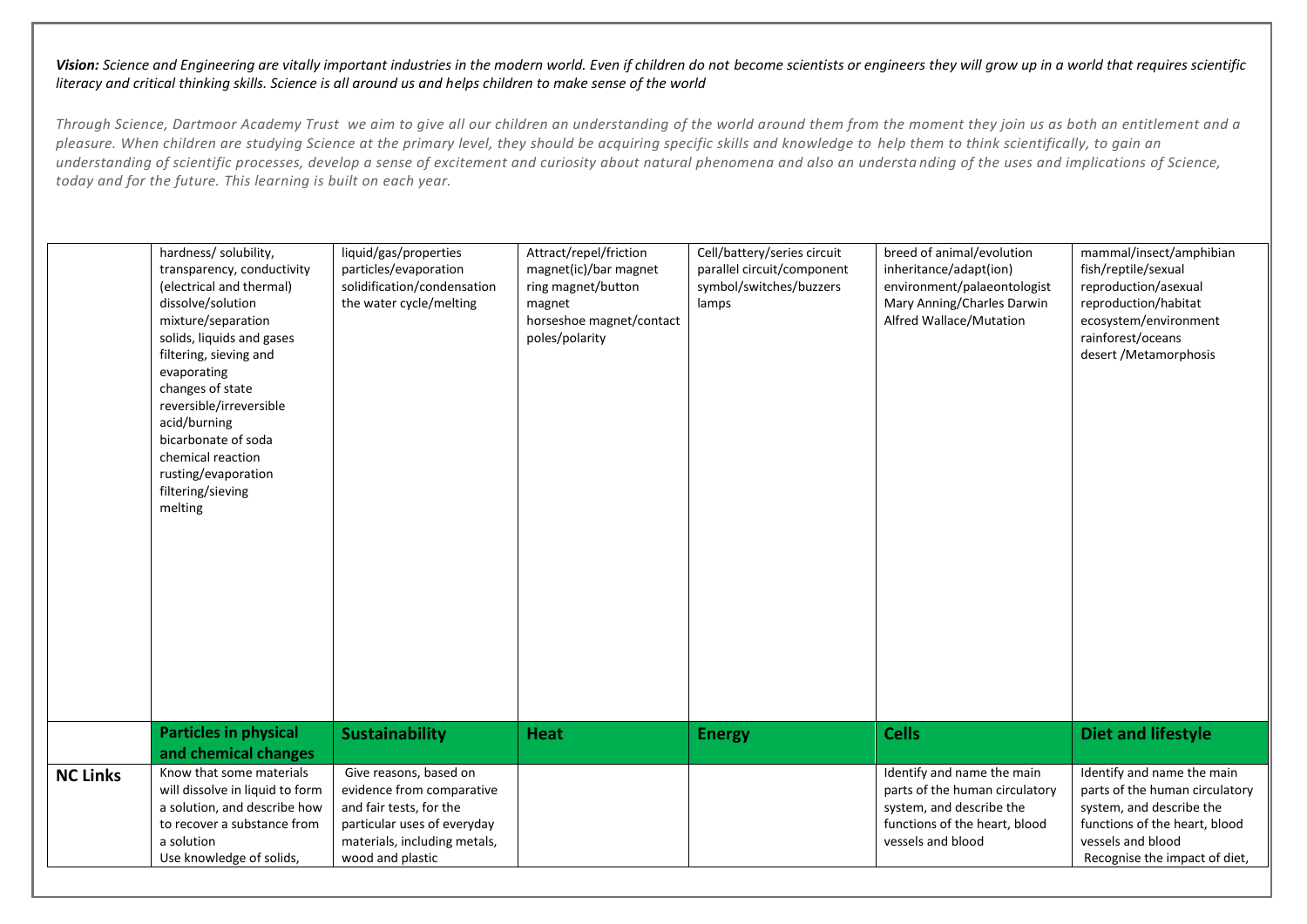|           | liquids and gases to decide   | Explain that some changes      |                             |                                                  |                                                            | exercise, drugs and lifestyle on          |
|-----------|-------------------------------|--------------------------------|-----------------------------|--------------------------------------------------|------------------------------------------------------------|-------------------------------------------|
|           | how mixtures might be         | result in the formation of     |                             |                                                  |                                                            | the way their bodies function             |
|           | separated, including through  | new materials                  |                             |                                                  |                                                            | Describe the ways in which                |
|           | filtering, sieving and        |                                |                             |                                                  |                                                            | nutrients and water are                   |
|           | evaporating                   |                                |                             |                                                  |                                                            | transported within animals,               |
|           | Give reasons, based on        |                                |                             |                                                  |                                                            | including humans.                         |
|           | evidence from comparative     |                                |                             |                                                  |                                                            | Describe the changes as                   |
|           | and fair tests, for the       |                                |                             |                                                  |                                                            | humans develop to old age                 |
|           | particular uses of everyday   |                                |                             |                                                  |                                                            |                                           |
|           | materials, including metals,  |                                |                             |                                                  |                                                            |                                           |
|           | wood and plastic              |                                |                             |                                                  |                                                            |                                           |
|           | Demonstrate that dissolving,  |                                |                             |                                                  |                                                            |                                           |
|           | mixing and changes of state   |                                |                             |                                                  |                                                            |                                           |
|           | are reversible changes        |                                |                             |                                                  |                                                            |                                           |
|           | explain that some changes     |                                |                             |                                                  |                                                            |                                           |
|           | result in the formation of    |                                |                             |                                                  |                                                            |                                           |
|           | new materials, and that this  |                                |                             |                                                  |                                                            |                                           |
|           | kind of change is not usually |                                |                             |                                                  |                                                            |                                           |
|           | reversible, including changes |                                |                             |                                                  |                                                            |                                           |
|           | associated with burning and   |                                |                             |                                                  |                                                            |                                           |
|           | the action of acid on         |                                |                             |                                                  |                                                            |                                           |
|           | bicarbonate of soda           |                                |                             |                                                  |                                                            |                                           |
| Core      | Draw particle diagrams to     | Describe the properties of     | Describe how particles      | Describe what an energy                          | Describe similarities and                                  | Describe the key parts of a               |
| Knowledge | represent states of matter    | glass, ceramics and plastics   | behave in solids, liquids   | store is                                         | differences between plants and                             | healthy diet and the effect of            |
|           | Name the physical changes     | and how they are made          | and gases and what          | Give the names of different                      | animals and compare the living                             | each food group                           |
|           | that convert substances       | Explain what happens to        | happens to particles when   | energy stores and identify                       | conditions                                                 | Give examples of nutritional              |
|           | between states of matter      | glass, ceramics and plastics   | they are heated and         | the energy stores present in a                   | Describe what an organ system                              | deficiencies                              |
|           | Describe the physical         | at landfill.                   | change state                | range of objects                                 | and give examples of organ                                 | Describe what is meant by                 |
|           | properties of solids, liquids | Describe how to identify       | Describe what happens to    | Describe what initial and final                  | systems in animals and plants.                             | different lifestyles and why              |
|           | and gases.                    | plastics that can and can't be | a substance when it is      | energy stores and Identify                       | Describe how organ systems                                 | different people may need                 |
|           | Define pure, impure and       | recycled                       | heated                      | them in a range of scenarios                     | are made from organs and                                   | different diets Design a diet for         |
|           | mixture and draw particle     | Explain why recycling plastic  | Predict whether an object   | Describe the energy<br>transformations that take | explain how organs are made<br>from tissues which are made | two people with different                 |
|           | diagrams to represent pure    | is important for the           | will expand or contract     |                                                  | from cells                                                 | lifestyles<br>Describe how muscles enable |
|           | and impure materials Give     | environment                    | and suggest some            | place during a bungee jump                       | Describe how cells build tissues                           |                                           |
|           | examples of useful mixtures   | Give the definition of a life  | engineering applications of | Describe what useful, wasted                     |                                                            | movement and what happens                 |
|           | Define solvent, solute and    | cycle assessment and know      | this knowledge              | and input energy stores are                      | and organs of the circulatory                              | to muscles during exercise                |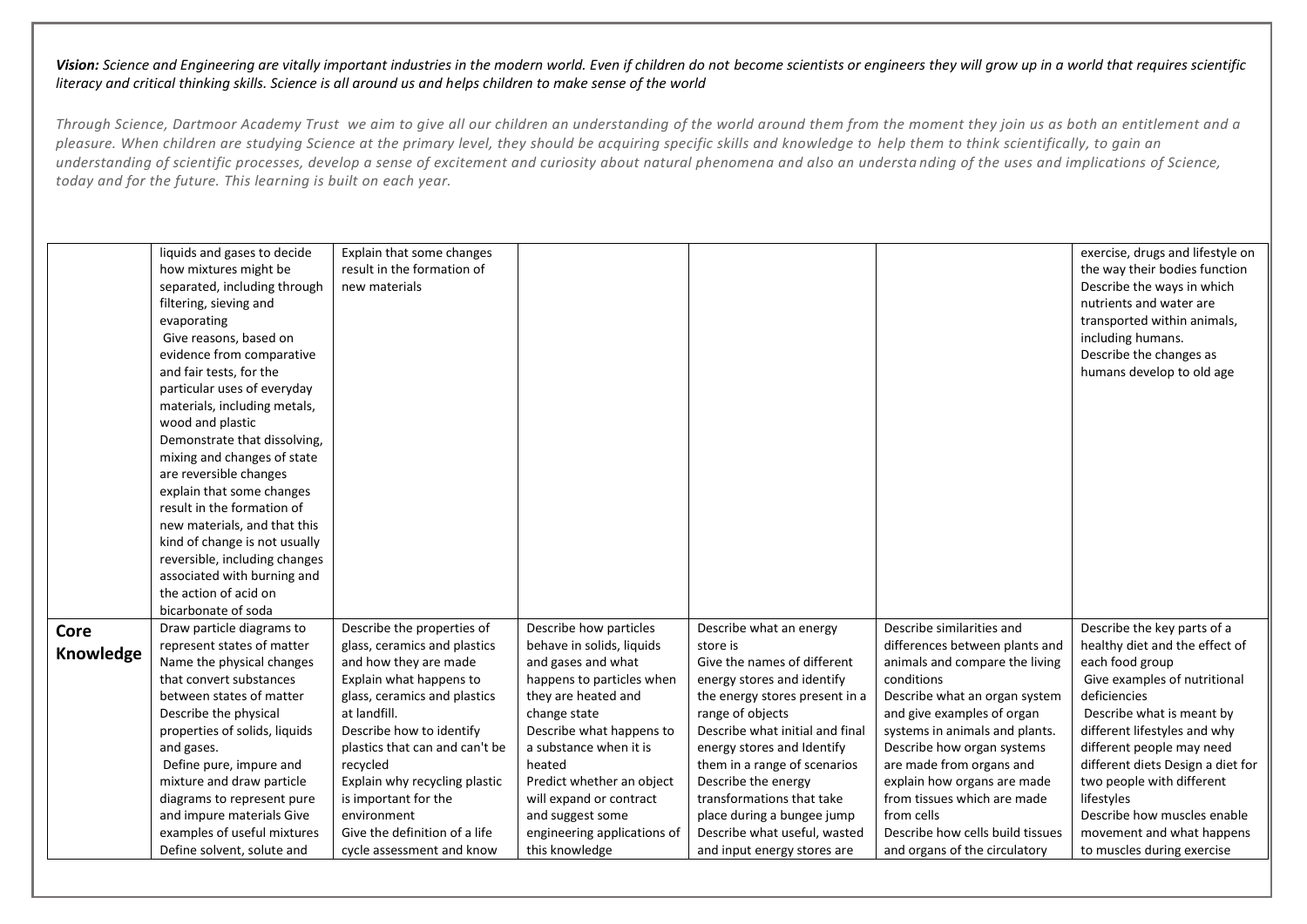|                   | solution                    | now how to use data to       | Define what we mean by a   | Describe what efficiency is     | system                           | Explain how muscles may        |
|-------------------|-----------------------------|------------------------------|----------------------------|---------------------------------|----------------------------------|--------------------------------|
|                   | Draw particle diagrams to   | make a life cycle assessment | thermal equilibrium and    | Calculate efficiency of a given | Name and label the parts of an   | change over time due to        |
|                   | represent a solution        | Compare reusable and one     | how it can be reached      | machine                         | animal                           | exercise                       |
|                   | Describe what happens to    | use plastic bags over their  | Suggest ways that thermal  | Define power Give the           | Describe what each part of an    | Describe the parts of the      |
|                   | particles during dissolving | lifetime                     | equilibrium is reached     | equation for power              | animal cell does                 | circulatory system and the     |
|                   | State three methods of      | Describe the gas emissions   | more quickly               | Compare the power ratings       | Name and label the parts of a    | changes that will occur during |
|                   | separating mixtures and     | caused by human activity     | Describe how heat is       | of a range of appliances        | plant cell                       | exercise                       |
|                   | select an appropriate       | Describe the impact of each  | transferred by particles   | Describe what we mean by        | Describe what each part of a     | Describe how an athlete's body |
|                   | separation technique for a  | type of gas emission on the  | through conduction         | speed                           | plant cell does                  | will respond differently to    |
|                   | given mixture               | Earth and actions we can     | Describe a method to       | Describe the method for         | Describe what a specialised cell | exercise                       |
|                   | Plan an experiment to       | take to reduce gas emissions | demonstrate the speed of   | calculating an object's speed   | is and give examples of          | Describe what is meant by      |
|                   | isolate components of a     | Describe what global         | conduction through metal   | Describe where kinetic          | specialised cells                | medicinal drugs and give some  |
|                   | mixture                     | warming is, the evidence for | Explain why it is hard to  | energy may be found             | Explain how root cells and       | examples                       |
|                   | Define chemical reaction,   | global warming and what      | conduct heat directly      | Describe how the kinetic        | sperm cells are specially        | Describe how medicinal drugs   |
|                   | physical process            | scientists think are the     | through a liquid or gas    | energy of an object can be      | adapted                          | may affect the body            |
|                   | State the 5 indicators of a | causes of global warming     | Describe what a thermal    | changed                         |                                  | Describe what nicotine and     |
|                   | chemical reactions Identify | Describe what climate        | conductor and insulator is | Calculate the kinetic energy    |                                  | alcohol are and explain how    |
|                   | examples of chemical        | change is and the effects of | is                         | of a number of objects.         |                                  | nicotine and alcohol came to   |
|                   | reaction and physical       | climate giving case study    | Sort materials based on    |                                 |                                  | be used by humans              |
|                   | changes                     | examples                     | whether they are           |                                 |                                  | Describe some effects of using |
|                   | Define the word             |                              | insulators or conductors   |                                 |                                  | nicotine and alcohol to excess |
|                   | combustion, fuel, reactant  |                              | Create a design to keep an |                                 |                                  |                                |
|                   | and product                 |                              | ice frozen for as long as  |                                 |                                  |                                |
|                   | Write a word equation for   |                              | possible                   |                                 |                                  |                                |
|                   | the combustion of common    |                              | Explain why your design    |                                 |                                  |                                |
|                   | fuels                       |                              | will help the ice cube to  |                                 |                                  |                                |
|                   | Compare different fuels     |                              | stay frozen                |                                 |                                  |                                |
|                   | using experimental data     |                              | Evaluate your design and   |                                 |                                  |                                |
|                   |                             |                              | suggest improvements       |                                 |                                  |                                |
|                   |                             |                              |                            |                                 |                                  |                                |
| <b>Vocabulary</b> | properties of materials     | properties of materials      | properties of materials    | Efficient/Power                 | circulatory system/heart         | circulatory system/heart       |
|                   | hardness, solubility,       | hardness, solubility,        | hardness, solubility,      | Kinetic/Energy                  | blood vessels/artery             | blood vessels/artery           |
|                   | transparency, conductivity  | transparency, conductivity   | transparency, conductivity | Potential                       | vein                             | vein                           |
|                   | (electrical and thermal)    | (electrical and thermal)     | (electrical and thermal)   | Gravitational/Chemical          | oxygenated deoxygenated          | oxygenated deoxygenated        |
|                   | dissolve/solution           | dissolve/solution            | dissolve/solution          | Elastic/Heat                    | blood cells/white blood cells    | blood cells/white blood cells  |
|                   | mixture/separation          | mixture/separation           | mixture/separation         |                                 | Red blood cells plasma           | Red blood cells plasma         |
|                   |                             |                              |                            |                                 |                                  |                                |